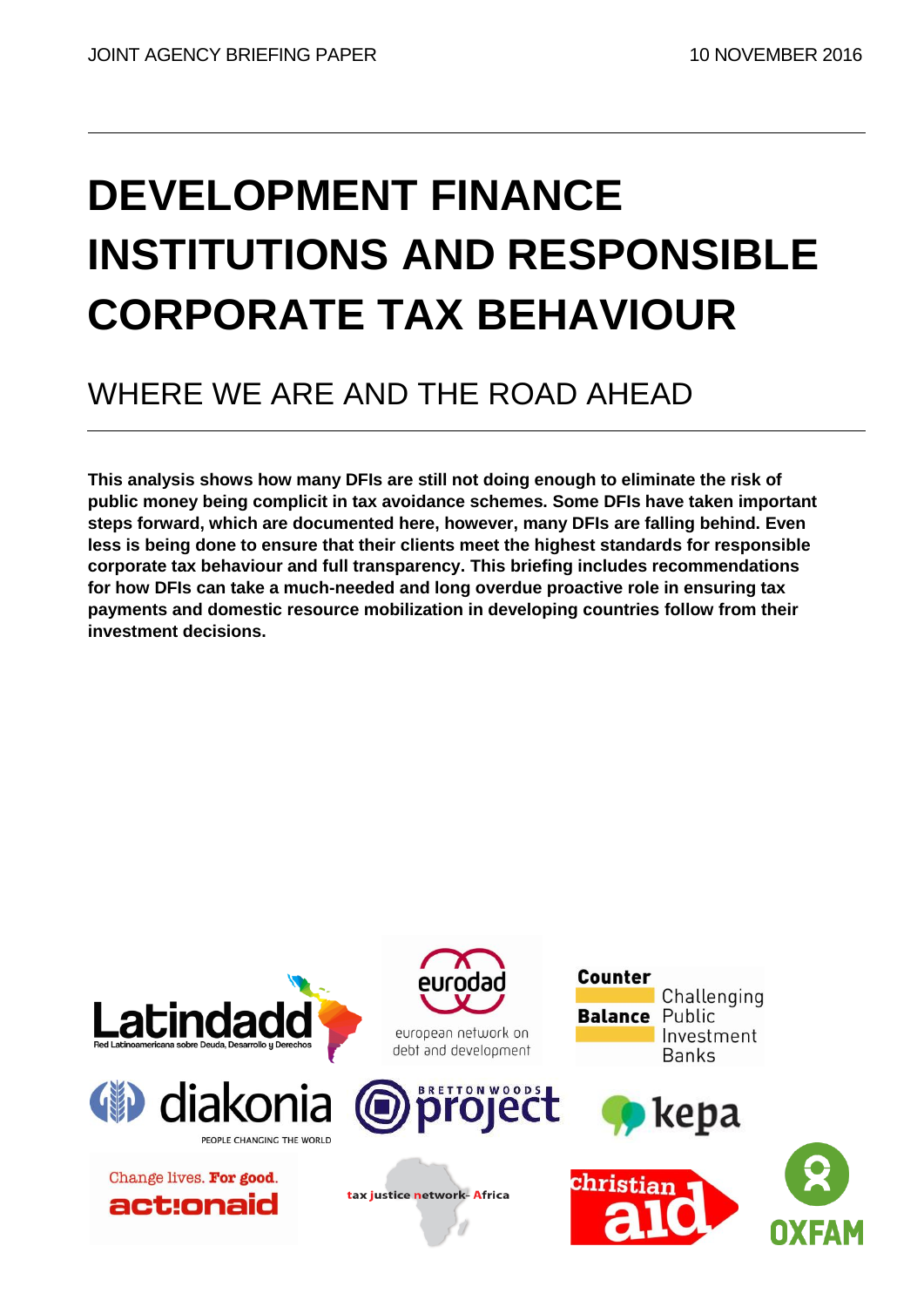# **Contents**

| Transparency in portfolio and monitoring what type of companies benefit from the funds 11 |
|-------------------------------------------------------------------------------------------|
|                                                                                           |
|                                                                                           |
|                                                                                           |
|                                                                                           |
|                                                                                           |
|                                                                                           |
|                                                                                           |
|                                                                                           |
|                                                                                           |
|                                                                                           |
|                                                                                           |
|                                                                                           |
|                                                                                           |
|                                                                                           |
|                                                                                           |
|                                                                                           |
|                                                                                           |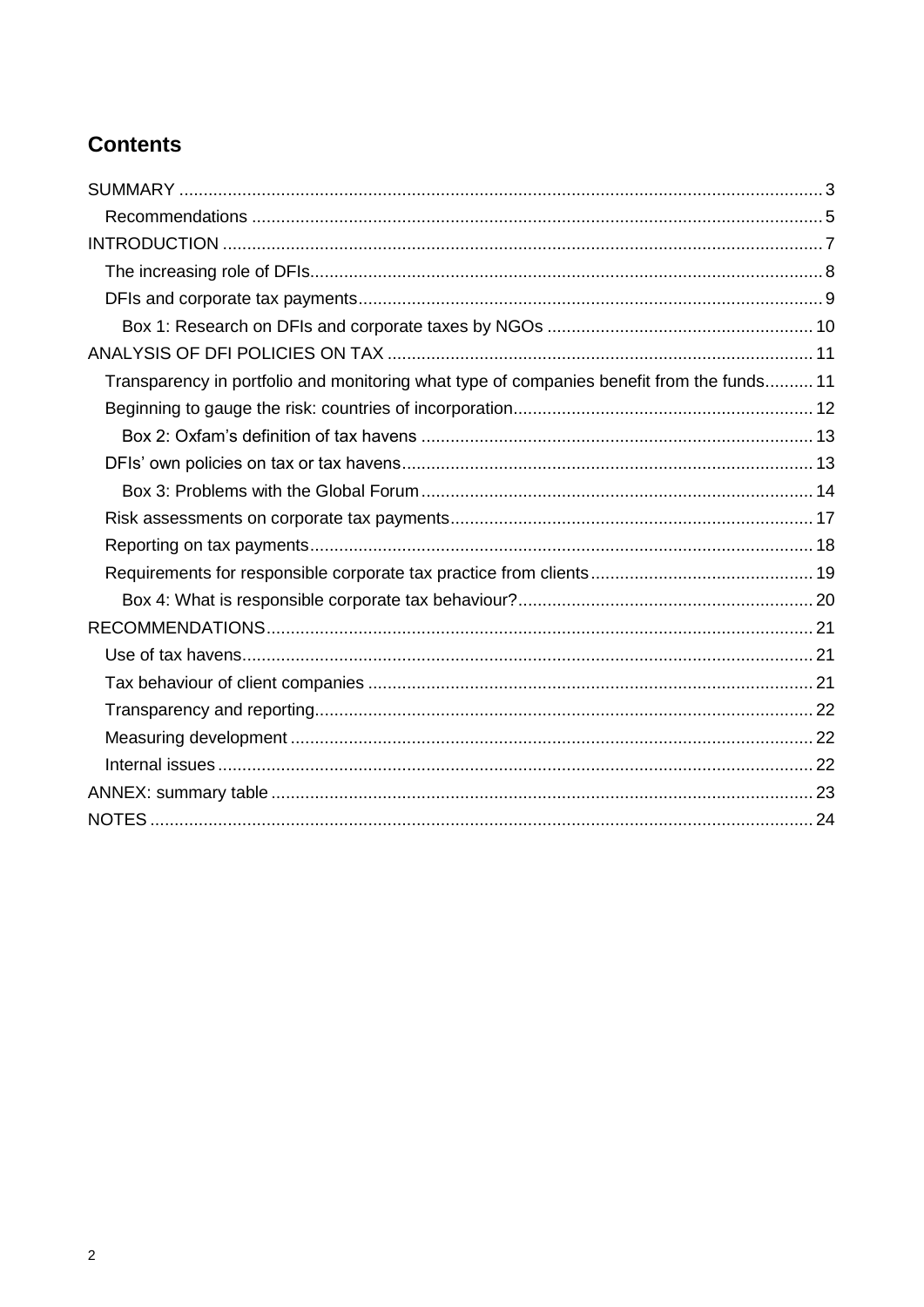# <span id="page-2-0"></span>**SUMMARY**

Development Finance Institutions (DFI) are not doing enough to avoid becoming accomplices in harmful corporate tax practices. This is the finding of an analysis of publicly available policies of nine DFIs related to corporate tax payments, which suggests that DFIs are doing too little to encourage responsible corporate tax behaviour. This analysis highlights the role DFIs should play in promoting responsible tax practices by companies.

This briefing paper outlines how a selection of DFIs are largely failing to use their influence as investors in companies operating in developing countries to ensure that those companies restrict or eliminate their use of tax havens or to reduce the risk of corporate tax avoidance, while others have taken important steps forward. There is a particular need for DFIs to play this role, given the scale of global tax dodging, the fact that DFIs largely use public money and since DFI investments in developing countries are significantly increasing.

DFIs are government-owned institutions that invest in private sector projects in developing countries. In Europe, 15 bilateral DFIs are members of the Association of European Development Finance Institutions (EDFI) and are among the bodies that implement their governments" development cooperation policies. Several multilateral DFIs are also major investors in the private sector, notably the World Bank Group's International Finance Corporation (IFC), the EU's European Investment Bank (EIB), the European Bank for Reconstruction and Development (EBRD) and the regional development banks in Africa, Asia and Latin America.

This analysis of DFIs" publicly available policies on tax finds that some DFIs are significantly lagging behind in preventing their funds supporting aggressive tax planning – albeit unintentionally. Some aspects of their investments remain shrouded in secrecy, although transparency is crucial in order to establish public confidence, as DFIs are using tax payers' money. All DFIs need to continue to make improvements in public access to information to ensure accountability.

European governments are making private finance central to their international development efforts, and DFIs are playing an ever more central role in channelling investments from North to South. The role of DFIs in development finance has increased dramatically. Globally, the IFC is the biggest player in this field and its investment commitments have increased six-fold since 2002. In Europe, the consolidated portfolio of EDFI members increased nearly four-fold between 2003 and 2015, from €10bn to €36bn.

Investees of DFIs include both small- and medium-sized enterprises and large transnational corporations (TNCs). The latter are a particular focus for this briefing because, due to their crossborder nature, they have a greater ability than domestic companies to practice tax avoidance, especially by using tax havens.

Tax revenues form the basis of a sustainable economy and are crucial for developing countries that seek to invest in poverty reducing services while also becoming less dependent on foreign aid. However the United Nations trade body, the UN Conference on Trade and Development (UNCTAD), estimates that developing countries lose at least \$100bn a year due to one type of corporate tax avoidance alone.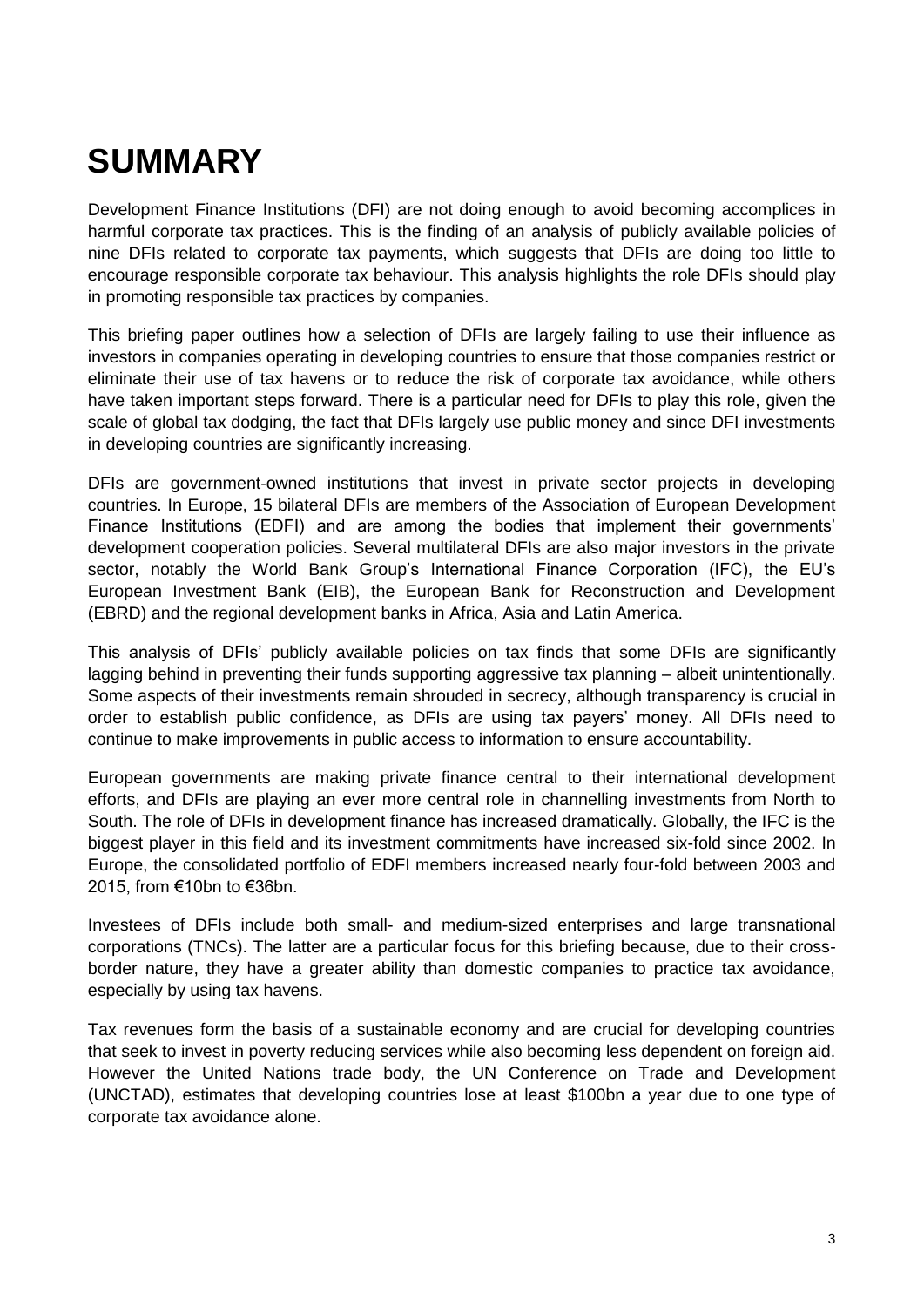Corporate tax dodging by TNCs and the persistent presence of tax havens in the international system represents a major obstacle to combatting a modern scourge – that of deep and rising global inequality. One of the most effective ways of fighting inequality in societies is through greater tax justice, and dedicated efforts by governments to realize human rights and achieve the Sustainable Development Goals (SDGs). There will be a significant need for more public finance to be mobilized domestically to help deliver the SDGs in all countries. This will require national tax systems that are efficient and fair, ensuring that taxpayers, including corporations, contribute according to their means.

Under their human rights obligations, states are required to mobilize the maximum available resources to finance the progressive realization of economic, social and cultural rights, as well as to advance civil and political rights and the right to development. The financing gap to achieve the SDGs is estimated at \$2.5 trillion. Undoubtedly the private sector will need to play a role to complement public financing for sustainable development. The private sector will also need to contribute to domestic resource mobilization through corporate tax payments. DFIs and private sector lending by publicly backed banks should play a crucial role in ensuring this.

This research analyses the policies of nine DFIs, assessing them against some key indicators that would help ensure they promote responsible tax practices and avoid possible complicity in company tax avoidance strategies. Key findings include the following:

- Eight of the nine DFIs list their entire portfolios of investments on their websites. None of the DFIs report what proportion (or which) of their investments goes to TNCs.
- Seven of the nine DFIs fail to routinely state the country of incorporation of all their investees. Four of the nine DFIs do not list these at all, while three list the domicile for only some of their investees, usually the funds in which they invest, and two list all countries of incorporation. At least seven of the nine DFIs invest in companies or financial intermediaries incorporated in tax havens, such as Mauritius and the Cayman Islands. In addition, DFIs invest in many companies that use tax havens in their corporate structures.
- Eight of the nine DFIs have some sort of policy and standards in place specifically regarding their tax policies and the use of tax havens. However, most are reliant on the ratings put forward by the Organisation for Economic Co-operation and Development (OECD) Global Forum on Transparency and Exchange of Information for Tax Purposes; argued for many years by NGOs to be insufficient. Only a few take steps beyond legal compliance and the Global Forum.
- DFIs vary in having tax risk and impact assessment and few provide public information on this. Most DFIs have some framework for monitoring tax payments as part of their projects, but this is usually not situated in a framework of monitoring key tax risk factors that can result in abusive practices.
- Eight of the nine DFIs include tax as an indicator when measuring their development impact. However, those DFIs reporting the tax payments of the companies in which they invest provide only limited information publicly.
- DFIs do not fully highlight the importance of tax in their public annual reporting. In their most recent (2015) annual reports, four DFIs make no mention of tax at all. Others make brief mentions of taxes paid by their investees while only one (Swedfund) has a considerable section on its tax policy and payments.
- This research has not been able to identify any of the nine DFIs that is encouraging or requiring concrete, responsible tax practices by its investees. As a general rule, DFIs simply require investees to abide by the law.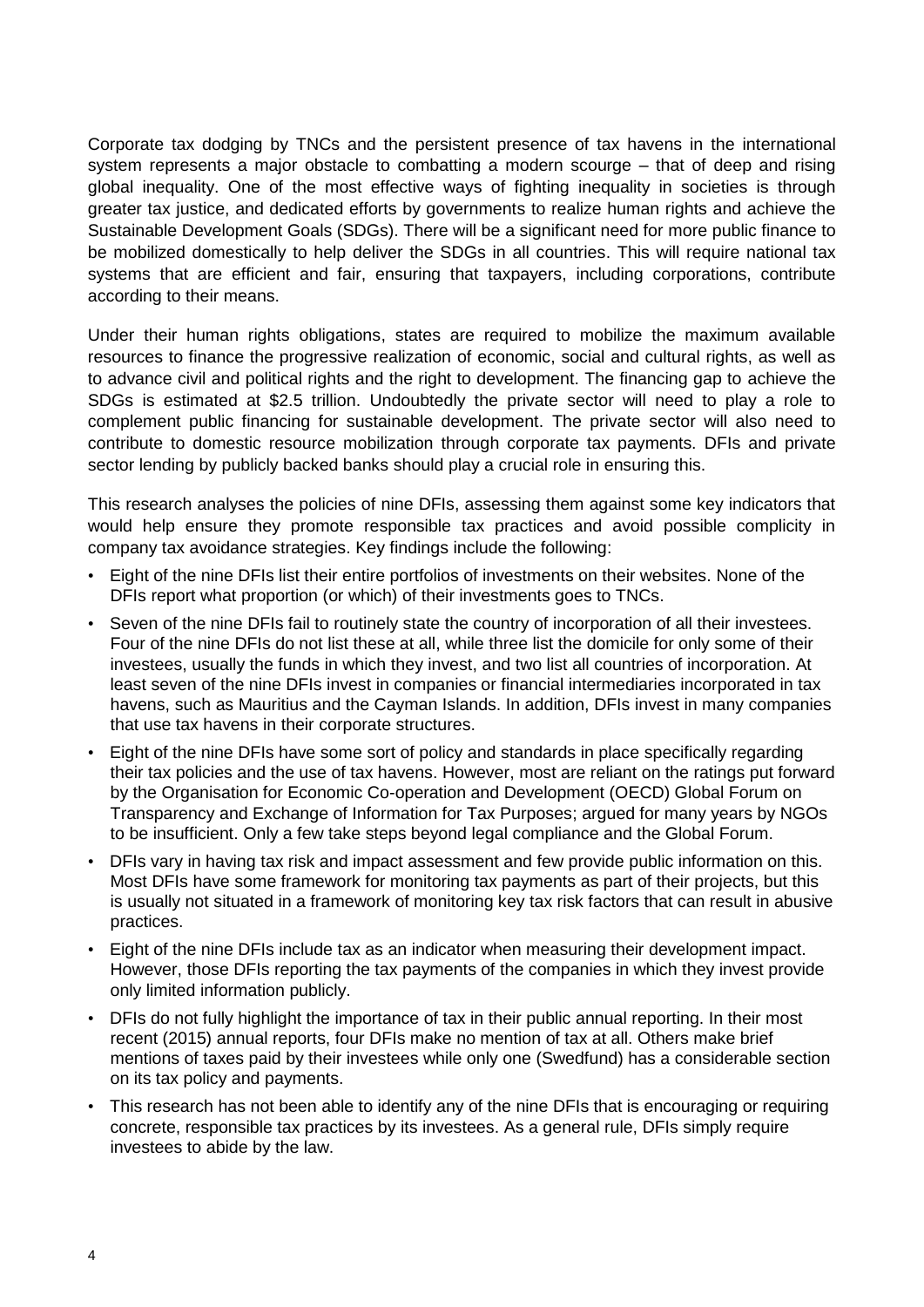- All nine DFIs require their private sector clients to identify their beneficial owners as part of their screening process. Yet none of the DFIs appear to make this information public.
- None of the DFIs require the companies they invest in to report publicly (or to the DFIs) on a country-by-country basis on the profits, losses, number of employees, taxes paid and other forms of economic performance.

# <span id="page-4-0"></span>**Recommendations**

The following set of recommendations contains a wide range of actions that DFIs can undertake to secure more responsible corporate tax behaviour from their clients and business partners. Some are immediately implementable (and perhaps already being implemented by some), while others may only be implemented over a longer period. For all the recommendations, DFIs can take the first step of acknowledging publicly the challenges related to TNCs and aggressive tax planning and their commitment towards continuously improving practices to meet these.

#### **Use of tax havens**

- $\checkmark$  DFIs should not use tax havens to channel their investments to developing countries. When an intermediary jurisdiction is used, DFIs should demonstrate that the use of a third jurisdiction was superior in advancing its development mandate when compared with a targeted developing country for domiciliation.
- $\checkmark$  When tax havens appear in the corporate structure of a client or partner of DFIs, heightened tax due diligence should be applied in addition to the regular requirements. DFIs should deliver an impact assessment to document that development effects are not negatively affected, including documenting impacts on domestic resource mobilization.
- $\checkmark$  DFIs should ensure that these and other recommendations outlined here apply to the financial intermediaries through which DFIs invest, as well as to investee companies and sub-clients of financial intermediaries.

#### **Tax behaviour of client companies**

DFIs should:

- $\checkmark$  Require all clients to have and publish a responsible corporate tax policy approved by its board. The policy should be published on the company"s website. This should acknowledge the important role of tax in society and commit the company to avoid engaging in harmful tax practices, including avoiding the use of tax havens.
- $\checkmark$  Require all clients to make the following elements available to the DFI risk assessment team and subsequently to be made public, if eligibility for investment is granted:
	- o a commitment not to practice aggressive tax planning, and to engage in tax risk and tax impact assessment in key identified areas;
	- o country-by-country information on the turnover, assets, full-time employees, profits and tax payments in each country in which it operates;
	- $\circ$  information about beneficial ownership and company structure and purpose;
	- o all discretionary tax treatment they receive that affects the tax base or taxable profits; including tax incentives, any tax planning schemes that are under mandatory notification (e.g. UK DOTAS) in any country where the company operates, advance pricing agreements or advance tax rulings that substantially affect either the tax base or taxable profits;
	- $\circ$  tax risk and tax impact assessment in their analysis of challenges to domestic resource mobilization; to prevent aggressive tax planning, irresponsible tax behaviour as well as its potential for a negative impact on human rights.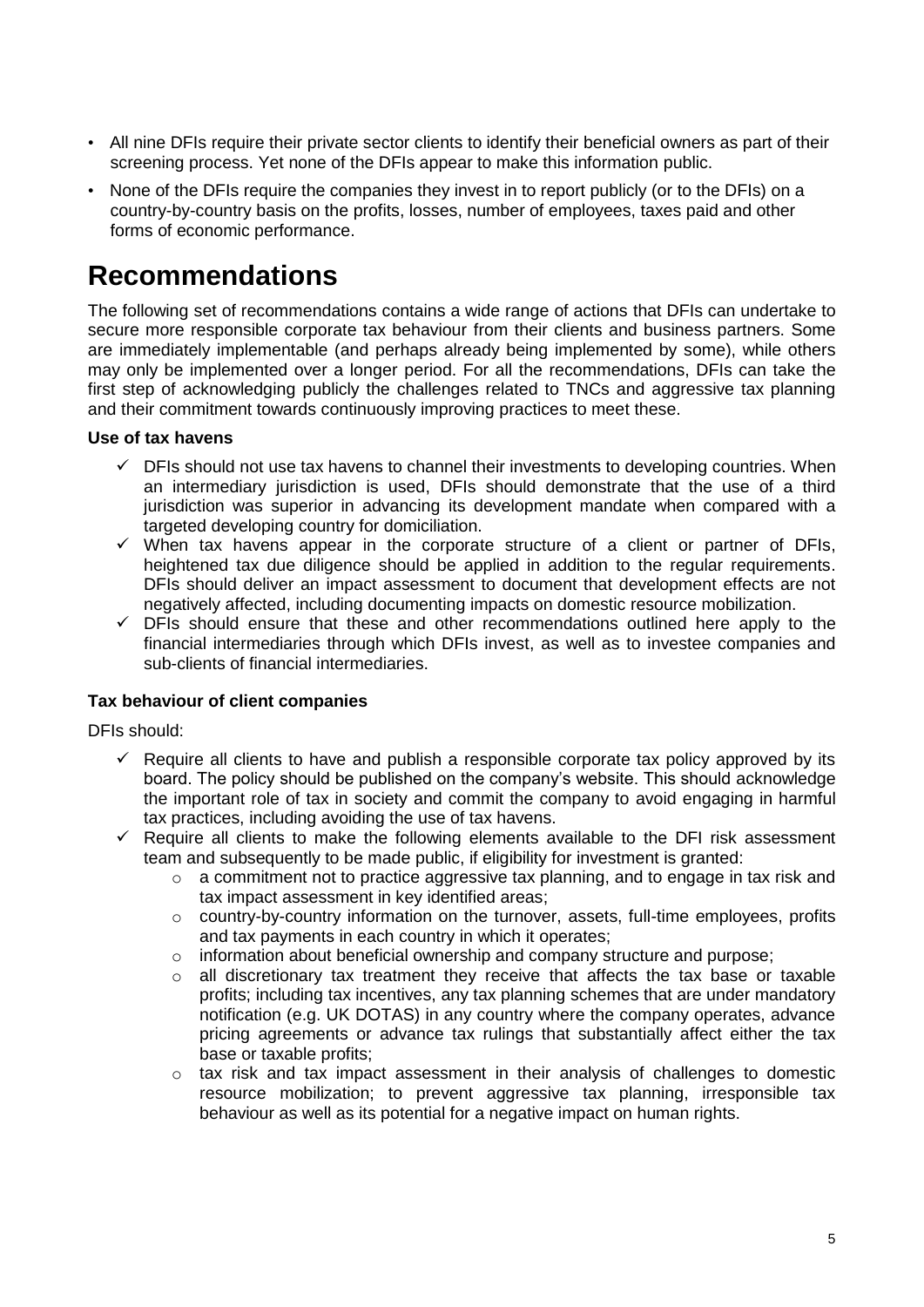$\checkmark$  Ensure that these and other recommendations outlined here apply to financial intermediaries through which DFIs invest, as well as to investee companies and sub-clients of financial intermediaries.

#### **Transparency and reporting**

DFIs should:

- $\checkmark$  Develop in consultation with civil society organizations (CSOs), and publish, a taxresponsible investment policy, which includes a commitment to promote domestic resource mobilization and responsible corporate tax behaviour. Once adopted, this should be applied to existing as well as new investments.
- $\checkmark$  Publish a full list of investments that includes: (a) the investee companies (and sub-clients of financial intermediaries); (b) their countries of incorporation; (c) their corporate structure; and (d) their beneficial owners.
- $\checkmark$  Publish figures on the proportion of the DFI's portfolio that goes to: (a) transnational corporations (including through financial intermediaries); and (b) small- and medium-sized enterprises (SMEs).
- $\checkmark$  Give the reporting of tax payments a prominent place in annual reports, and/or develop a separate tax responsibility report, including analysis of their development impacts.
- $\checkmark$  Report the tax payments of investee clients and each investment's expected and actual tax payments and ask companies to explain deviations in relation to economic activities.
- $\checkmark$  Engage openly and in a transparent manner with stakeholders on tax issues and tax impacts of its investments. This could include assessing and reporting on the impacts of tax practice; assessing whether value creation corresponds to economic reality; how to prevent and mitigate potential negative impacts and tracking performance and communicating on this.

#### **Measuring development**

DFIs should:

- $\checkmark$  Include tax in the development indicators and explain how they are measured and what importance is attached to tax indicators in relation to other indicators for development.
- $\checkmark$  When evaluating projects ex-ante, periodically and ex-post, include corporate tax payments as a separate indicator in addition to total payments to governments. Measure tax risk and impact based on key themes: where practices have the greatest impact on revenue, human rights and good governance. Measure tax payments in absolute figures and also relative to the investment.

#### **Internal issues**

DFIs should:

- $\checkmark$  Devote sufficient resources to developing optimal policies and implementing best practice.
- $\checkmark$  Enable full transparency toward and constructive engagement with CSOs on new policies and the evaluation of existing policies.
- $\checkmark$  Ensure in-house capacity to oversee these activities to ensure there is no dependency on external advisers who might have a conflict of interest. This could include hiring capacity to look at taxes beyond legal compliance and to improve engagement of staff to help contribute to sustainable development and human rights.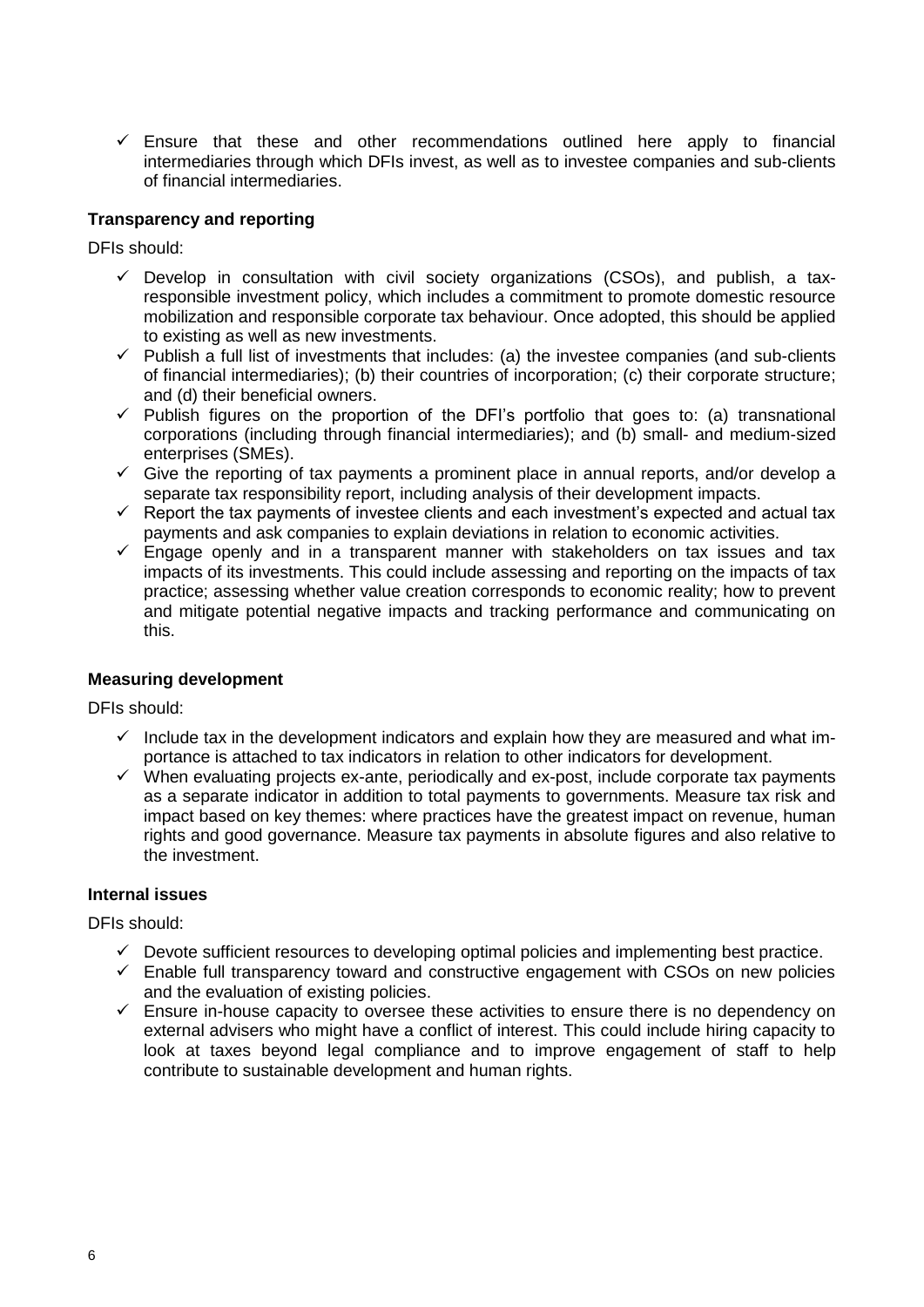# <span id="page-6-0"></span>**INTRODUCTION**

Development Finance Institutions (DFIs) are not doing enough to avoid becoming accomplices in harmful corporate tax practices. This is the finding of an analysis of publicly available DFI policies related to corporate tax payments, which suggests that DFIs are doing too little to encourage responsible corporate tax behaviour. This briefing highlights the role DFIs should play in promoting responsible tax practices by companies.

This briefing paper outlines how a selection of DFIs are largely failing to use their influence as investors in companies operating in developing countries to ensure that those companies restrict or eliminate their use of tax havens, or to reduce the risk of corporate tax avoidance. Meanwhile other DFIs are taking very important steps forward. There is a particular need for DFIs to play this role given the scale of global tax dodging, the fact that DFIs largely use public money, and since DFI investments in developing countries are significantly increasing.

Although the role of the private sector in global development is increasingly accompanied by discussions on tax and domestic resource mobilization, DFIs are lagging behind in preventing their funds from becoming complicit in supporting aggressive tax planning. This has been demonstrated to be at odds with stated development objectives. While often considered to be highly immoral, international tax avoidance is often, technically speaking, legal. Tax evasion, on the other hand, is illegal and DFIs should also be vigilant to ensure that their investment flows are in no way associated with tax evasion. However, some aspects of DFIs' investments remain shrouded in secrecy, although transparency is crucial in order to establish public confidence, as DFIs are using tax payers' money. Today it seems that investors' interests overrule transparency.

DFIs must take on the increased role that governments and the tax-paying public envisioned for them by redefining sustainable finance and developing new standards for responsible corporate tax behaviour that go beyond legal compliance. They must recognize the intrinsic connection between financing development and mobilizing domestic resources, including through the effective fight against aggressive tax planning, so that they can play a leading role in securing more transparency in the use of public funds.

While the international community is taking important steps to ensure collaboration on tax matters, much more can be done to ensure that individual companies adhere to the highest standards of responsibility and transparency when it comes to their corporate tax payments. DFIs must become more transparent themselves about their investments and they should act as catalysts for a more progressive global agenda on transparency and tax justice. Policy makers should ensure that DFIs are at the forefront of sustainability standards and the realization of human rights. This means that they should in no way support private sector actors that compromise these objectives by promoting tax avoidance. In the European Union (EU), ensuring that DFIs promote responsible tax behaviour should be considered a key aspect of Policy Coherence for Development, which is meant to ensure that all EU policies contribute to sustainable development.<sup>1</sup>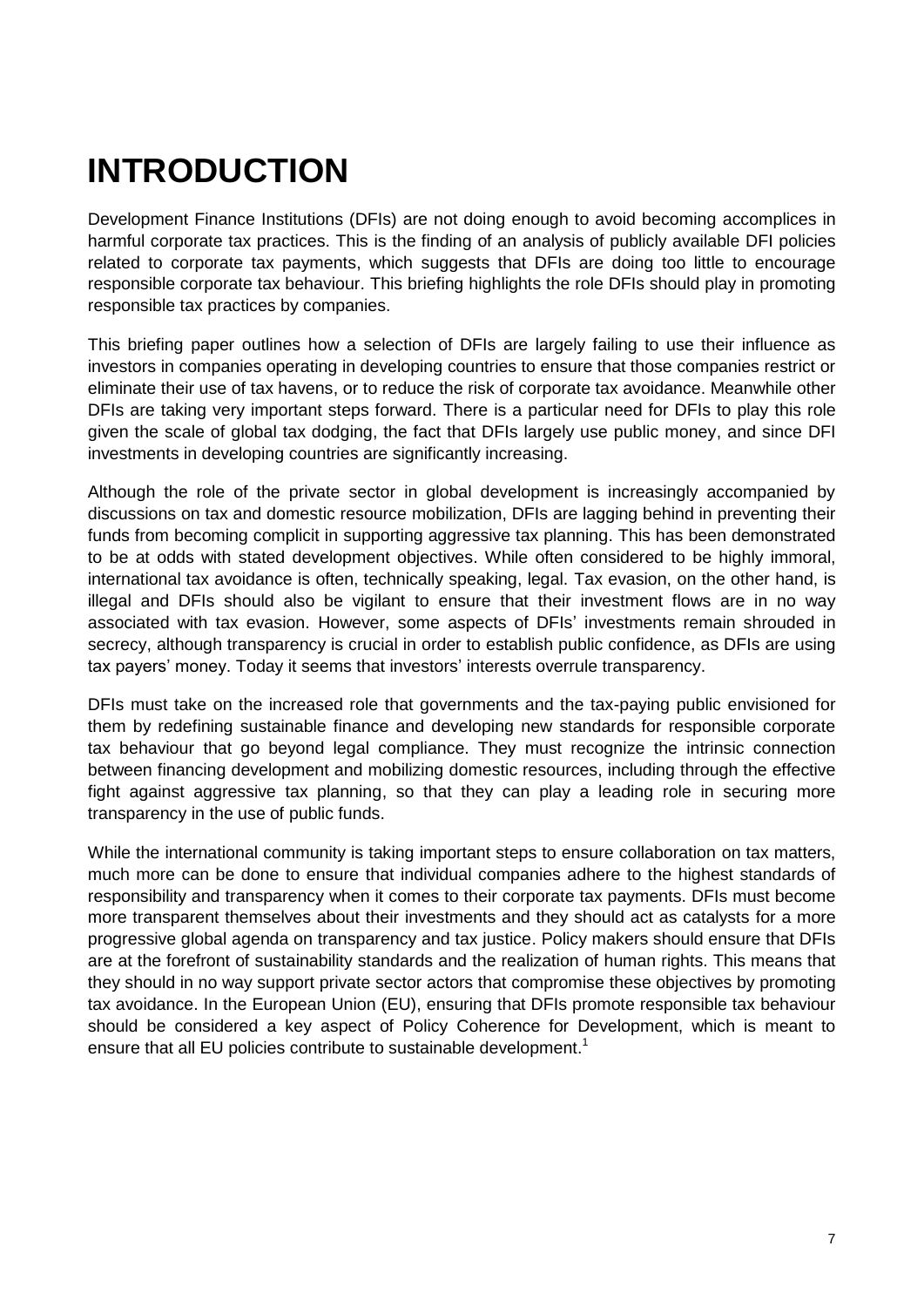# <span id="page-7-0"></span>**The increasing role of DFIs**

DFIs are government-controlled institutions that invest in private sector projects in developing countries. Some have multilateral governance and shareholding structures between representatives of regional member countries and non-regional member countries in Europe, Asia and North America, global and regional donor agencies. Others, as bilateral agencies, have simpler structures. In Europe, 15 bilateral DFIs are members of the Association of European Development Finance Institutions (EDFI) and are among the bodies which implement their governments" development cooperation policies. Several multilateral DFIs are also major investors in the private sector, notably the World Bank Group"s International Finance Corporation (IFC), the EU"s European Investment Bank (EIB), the European Bank for Reconstruction and Development (EBRD) and the regional development banks in Africa, Asia and Latin America.

Some DFIs are wholly owned by the public sector, while others have mixed public and private ownership. Most DFIs are funded by donors" development agencies but can raise additional funds on capital markets. DFIs support private sector companies in developing countries, either directly by providing loans or buying shares, or indirectly by supporting financial intermediaries such as commercial banks and private equity funds, which subsequently on-lend or invest in enterprises.<sup>2</sup>

The financing gap to reach the sustainable development goals (SDGs) is estimated at \$2.5 trillion. Undoubtedly the private sector will need to play a role to complement public financing for sustainable development. European governments are making private finance central to their international development efforts, and DFIs are playing an ever more central role in channelling investments from North to South.<sup>3</sup>

The role of DFIs in development finance has increased dramatically. Globally, the IFC is the biggest player in this field and its investment commitments have increased six-fold since 2002.<sup>4</sup> In Europe, the consolidated portfolio of EDFI members increased nearly four-fold between 2003 and 2015, from €10bn to €36 bn.<sup>5</sup> However, leveraging private financing is not only about size but is also about the quality of the investment.

Financial markets have gained increasing prominence in DFIs' commitments. On average, over 50 percent of the public finance flowing from DFIs to the private sector goes to the financial sector, including banks, in the form of loans and equity.<sup>6</sup> The IFC has made investments of over \$50bn in the financial sector during 2010–15, and they have risen by 45 percent during that same period.<sup>7</sup> Recent research by non-government organizations (NGOs) has shown that, in addition to problems associated with direct investments in companies, the use of financial intermediaries comes with significant challenges regarding management and effective implementation of due diligence; which can have quite severe negative impacts on the communities affected.<sup>8</sup> Development impacts from the funds channelled through financial intermediaries can be hard to monitor and the use of third parties is problematic because there is a lack of knowledge about who the beneficiaries of the funds are and, sometimes, who the beneficial owners are. This creates a significant risk as it does not allow DFIs to identify aggressive tax planning schemes or financial crimes such as money laundering and tax evasion.<sup>9</sup>

All of these concerns call into question the appropriateness of the private sector as a major channel of development finance, and raises questions about whether the use of third-party financing undermines people-centred, inclusive models of development. This paper does not address this more structural issue related to publicly backed private finance,<sup>10</sup> but rather focuses on how accountability and development impact in relation to responsible corporate tax behaviour and the use of tax havens can be ensured when development financing is channelled through the private sector.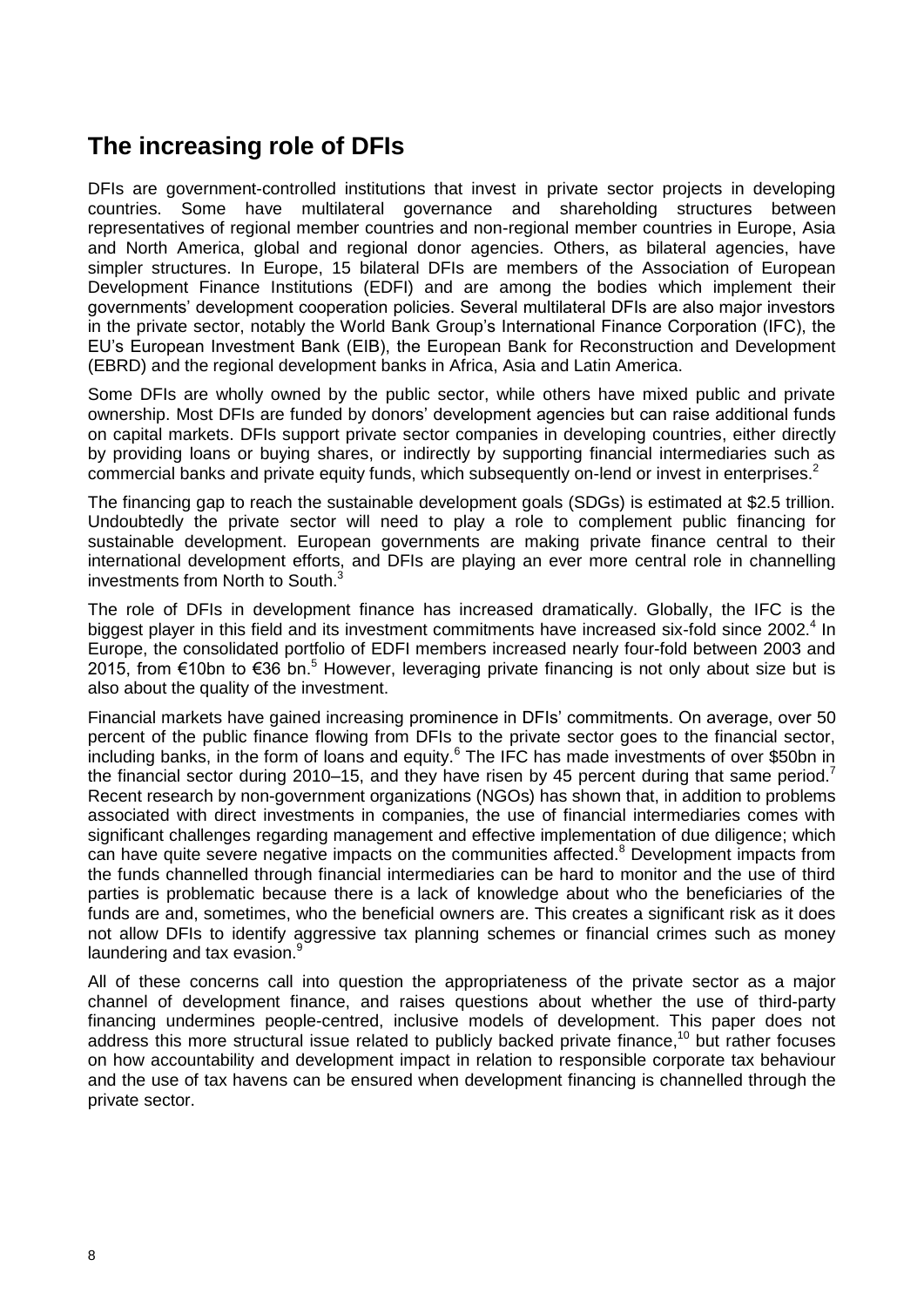## <span id="page-8-0"></span>**DFIs and corporate tax payments**

Investees of DFIs include both small- and medium-sized enterprises (SMEs) and large transnational corporations (TNCs). The latter are a particular focus of this report given that, due to their cross-border nature, they have a greater ability than domestic companies to adopt tax avoidance schemes. They do this in particular by using tax havens with high levels of financial secrecy, which can be the conduit through which money flows illicitly out of developing countries. Equally, the use of financial intermediaries raises particular concerns related to tax issues, as the intermediaries can be TNCs themselves and also lend on to their clients, which might be TNCs too. Furthermore, making sure that development ends are achieved and preventing negative impacts on human rights in the end use of the funds have proven to be particularly challenging in several cases.<sup>11</sup>

Tax revenues form the basis of a sustainable economy and are crucial for developing countries that seek to invest in poverty reducing services while also becoming less dependent on foreign aid. Alongside job creation and technology transfer, paying taxes is one of the most important contributions that a foreign business can make to its host country. This is severely challenged by the use of tax havens and aggressive tax planning schemes by TNCs. For example, UNCTAD has estimated that one type of corporate tax avoidance alone is costing developing countries \$70– 120bn per year. 12

After reviewing publicly available data on more than 200 companies, Oxfam has found evidence that nine out of ten of them have a presence in at least one tax haven.<sup>13</sup> In addition to depriving countries of much-needed resources, tax dodging by TNCs also creates an uneven playing field in countries by undermining the competitiveness of domestic businesses, which are usually key to national economic development. It significantly challenges the ability of states to realize their human rights obligations and to meet the SDGs.<sup>1</sup>

Corporate tax dodging by TNCs and the persistent presence of tax havens in the international system represents a major obstacle to combatting a modern scourge – that of deep and rising global inequality. One of the most effective ways of fighting inequality in societies is through greater tax justice, and dedicated efforts by governments to realize human rights and achieve the SDGs. There will be a significant need for more public finance to be mobilized domestically to help deliver the SDGs in all countries. This will require national tax systems that are efficient and fair, ensuring taxpayers, including corporations, contribute according to their means. The recognition of the importance of good tax policies and practices is slowly embedding itself in the international community and it is influencing discussions about how to finance the development agenda post- $2015.<sup>15</sup>$ 

In the run-up to the third UN Financing for Development Conference in Addis Ababa, held in July 2015, the need to build a fairer international tax system was higher on the agenda than ever before. It was supported by global NGO campaigns, several side-events were held and global tax governance – as well as global corporate taxation – became a key part of the final negotiations.<sup>16</sup> G77 countries were calling for fairer global corporate tax reforms and pushed this issue to the top of the agenda, as they recognize that tax revenues are essential in terms of financing their development. The Addis Tax Initiative was announced at the conference and was supported by about 30 donors and 10 international organizations, including the World Bank Group. It includes several elements to support domestic resource mobilization, including a call for the UN Global Compact to develop an 11th Principle on Responsible Corporate Taxation.<sup>17</sup>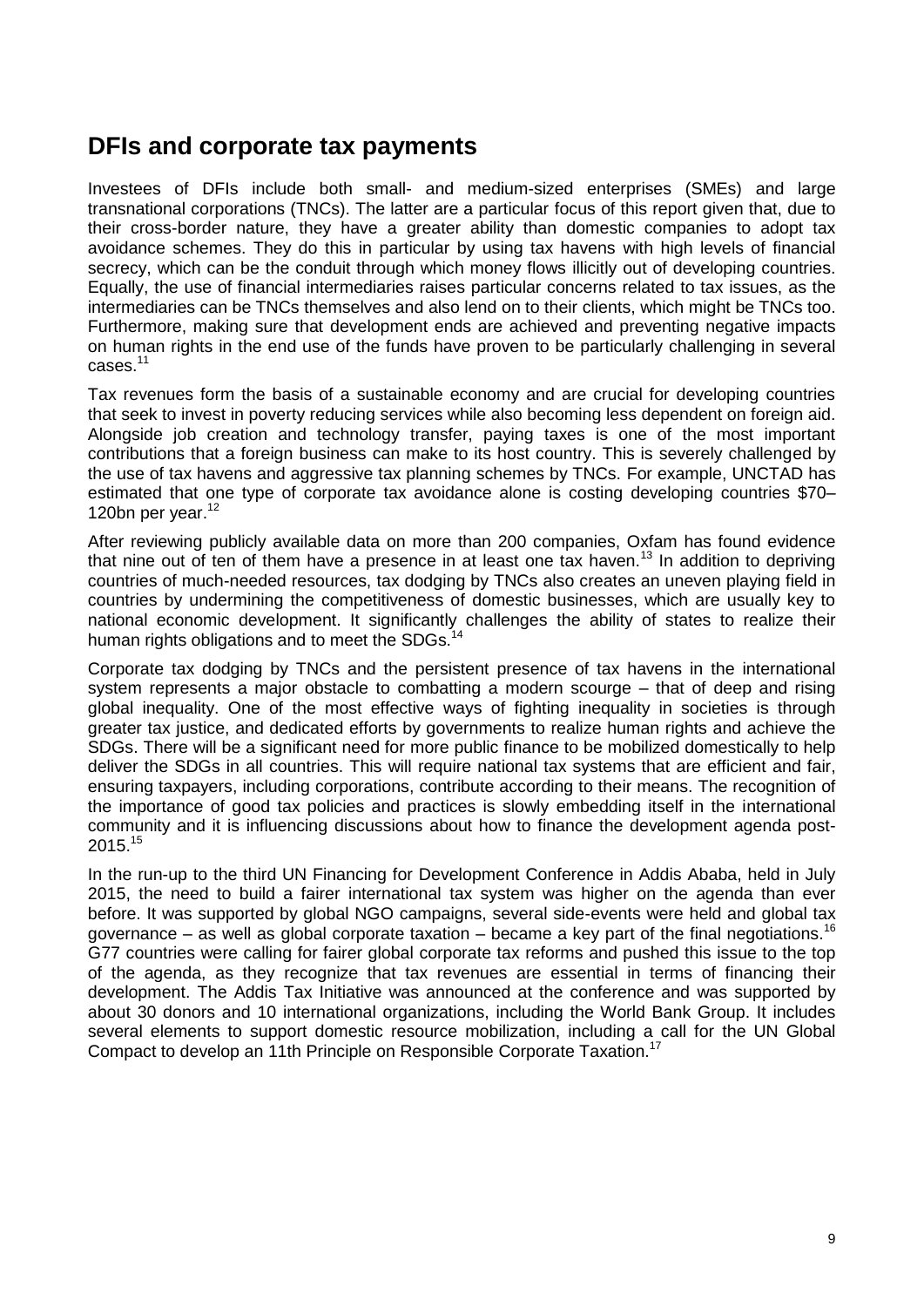#### <span id="page-9-0"></span>**Box 1: Research on DFIs and corporate taxes by NGOs**

In recent years, NGOs have scrutinized DFIs" policies and practices related to corporate tax payments and corporate tax behaviour in various publications. This briefing draws on these analyses, as well as on new research.

In 2016, Oxfam commissioned research to analyse the investments of the IFC regarding tax havens, gauging the extent to which the IFC invests in TNCs in sub-Saharan Africa and considering financial intermediaries as well as direct investments in companies.<sup>18</sup> It found that the IFC is a substantial investor in companies using tax havens and urged the DFI to update its offshore policy and improve transparency.

In two separate reports in 2014 and 2015, Oxfam IBIS (formerly IBIS) analysed the tax policies of three Scandinavian DFIs – Denmark"s IFU, Sweden"s Swedfund and Norway"s Norfund. It also looked at three multilateral DFIs – the IFC, the Inter-American Development Bank (IDB, but now IIC) and the African Development Bank (AfDB).<sup>19</sup> The research sought to gauge how well these DFIs report on tax in their development results frameworks, and highlighted several gaps. It urged the DFIs to improve their transparency, eliminate the use of tax havens for tax planning purposes and require investee companies to promote responsible tax policies.

The NGO network Eurodad has also produced several reports on DFIs in recent years. Its principal report on tax, *Going Offshore*, published in 2014, assessed the extent to which a sample of European DFIs are investing in companies domiciled in tax havens and analyzed the internal standards these DFIs have in place regarding tax havens. It found that some DFIs – notably the UK"s CDC Group and Belgium"s BIO – routed a large proportion of their investments via tax havens, and that internal standards were insufficient to reduce or prevent this.<sup>20</sup>

A group of NGOs, including Oxfam IBIS, published an analysis of DFIs' use of tax havens in 2010.<sup>21</sup> Another NGO group, including Re:Common and Counter Balance, analyzed the tax policies of the European Investment Bank in 2015.<sup>22</sup> In 2016, Counter Balance also critically analyzed the EIB's use of private equity funds. The research showed that the EIB supports private equity funds incorporated in tax havens and problematic jurisdictions and that there is a systematic lack of transparency involved in these types of operations, both from the EIB and the investment funds' side.<sup>23</sup>

Joint analysis by Oxfam, ActionAid and Christian Aid in 2015 outlined a range of ways in which corporations could become responsible tax payers. It also urged them to improve tax transparency and conduct better impact evaluations of their tax policies and practices, among other areas.<sup>24</sup> While not directly addressing the role of investors, the report highlights that investors are starting to adopt taxresponsible investment policies due to concerns about financial and reputational risks associated with tax avoidance practices. The report also notes that investors need to ask the right questions and that, when they engage, they can improve corporate practices in terms of tax-responsible practices.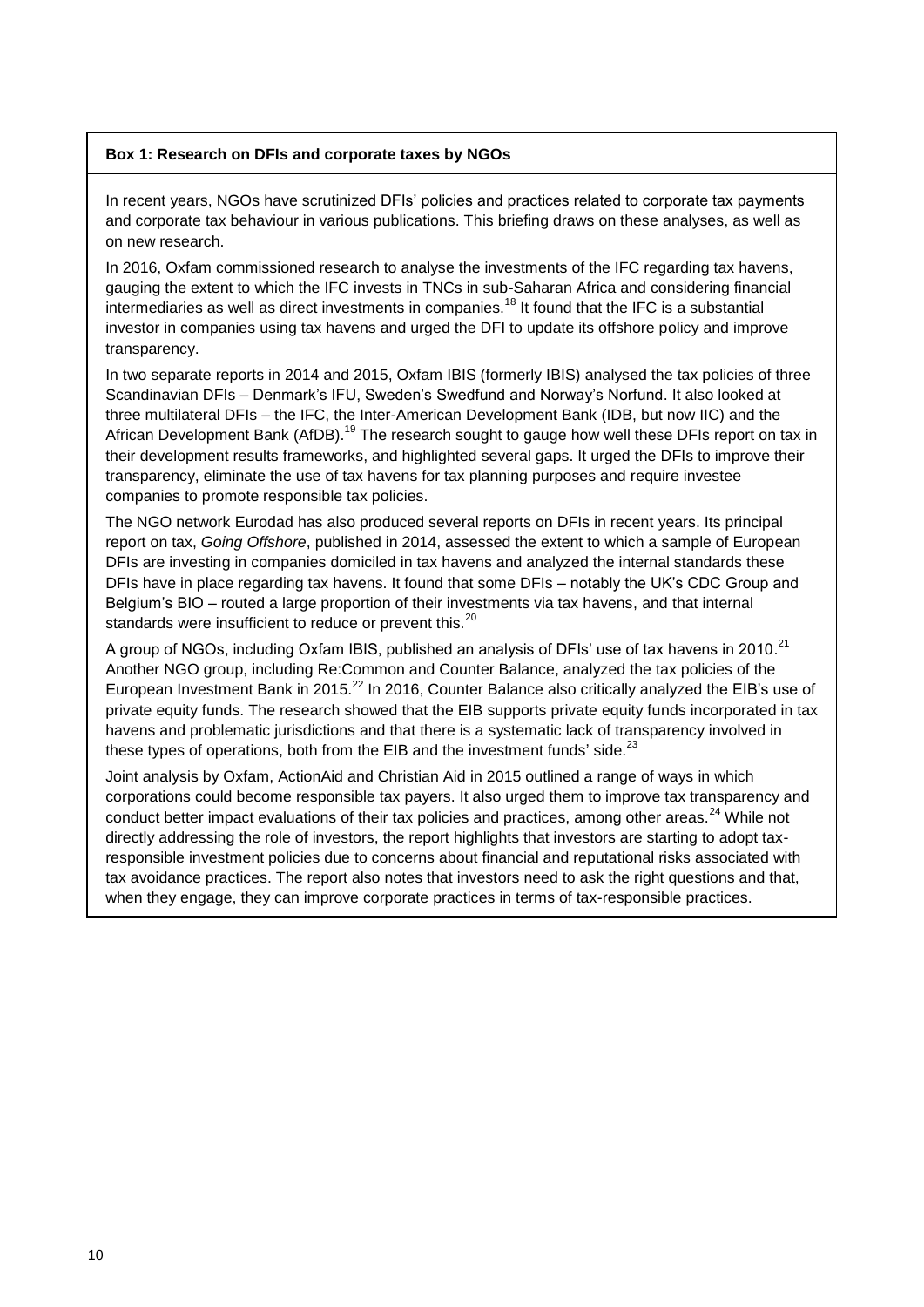# <span id="page-10-0"></span>**ANALYSIS OF DFI POLICIES ON TAX**

This research analyzes the policies of nine DFIs, assessing them against some key indicators that would help to ensure that they promote responsible tax practices and avoid possible complicity in company tax avoidance and evasion strategies. The research has only analyzed publicly available material. There are some gaps in the research owing to the lack of publicly available information; nevertheless, a clear picture emerges regarding the positive and negative aspects of current DFI policies.

The following sections are structured around key questions of relevance to assess the extent to which DFIs can reduce the risk of their investments being complicit in irresponsible tax behaviour; whether they report sufficiently on this and finally what role, if any, they take in actively encouraging responsible corporate tax practice. Some of the questions relate to transparency, and whether investments can be publicly scrutinized; some relate to existing mechanisms for securing development effectiveness; and a few are new suggestions based on how the area of corporate responsible tax practice is developing. There is a summary of the key questions asked in the annex.

The DFIs we have chosen to look at represent both multilateral and bilateral institutions that vary in size and experience. They are:

- African Development Bank (AfDB)
- CDC Group of the UK
- European Investment Bank (EIB)
- FMO of the Netherlands
- Inter-American Investment Corporation (IIC), part of the Inter-American Development Bank (IDB) Group
- International Finance Corporation (IFC)
- IFU of Denmark
- Proparco of France
- <span id="page-10-1"></span>• Swedfund of Sweden

# **Transparency in portfolio and monitoring which type of companies benefit from the funds**

Public funds need to be held to the highest standards of accountability and transparency. Therefore, it is important that there is clear information available for the public, media and researchers regarding which companies DFIs invest in and where these are incorporated.

Eight of the nine DFIs list their entire investment portfolio on their websites. However, the EIB does not list its entire portfolio: it lists only some current projects and some but not all projects "to be" financed.<sup>25</sup> In addition, the EIB does not always state who the investee actually is for its investment projects.<sup>26</sup>

Monitoring which types of companies are receiving the investments is also important. Many DFIs state that it is their aim to reach small- and medium-sized enterprises (SMEs), which necessitates monitoring. However, for risk management purposes it is also important to identify whether the companies have subsidiaries in other countries. As mentioned above, TNCs have a greater possibility for engaging in aggressive tax planning schemes than domestic companies. The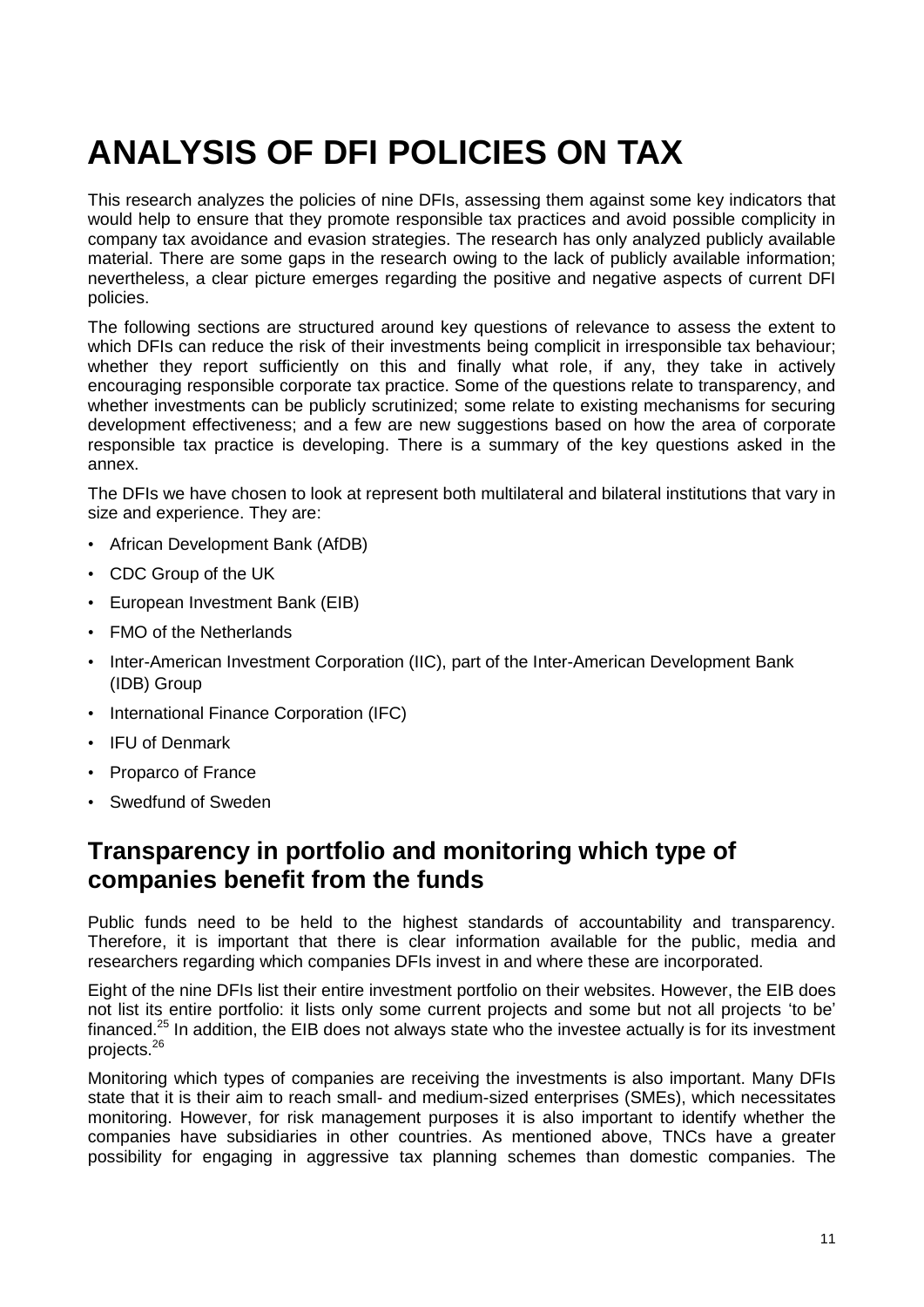research found that none of the nine DFIs shows what proportion of their investments goes to TNCs. However, recent research on the IFC"s investments in sub-Saharan Africa shows that the IFC invests *primarily* in TNCs, and that the vast majority of those TNCs have a corporate structure that includes tax havens.<sup>27</sup>

This research has not focussed on the sub-clients of financial intermediaries, but stresses that information on the on-lend of financial intermediaries is a particular concern and that currently access to information is highly inadequate.

## <span id="page-11-0"></span>**Beginning to gauge the risk: countries of incorporation**

In order to gauge the risk of whether DFI investments could be complicit in tax avoidance, even unintentionally, as a starting point it is important for DFIs to state the country of incorporation of the investee company, the financial intermediary and the clients of the financial intermediary benefitting from the DFI funds. Yet none of the nine DFIs routinely state the country of incorporation of all their investees. Four of the nine DFIs – AfDB, IIC, FMO, and Swedfund – do not list these at all, while three – Proparco, IFU<sup>28</sup> and EIB – list the domicile for only *some* of their investees, usually the funds in which they invest; and two DFIs appear to list all countries of incorporation – IFC and CDC.

By individually checking the country of incorporation of each DFI investment, this research found that at least seven of the nine DFIs invest in companies or financial intermediaries incorporated in tax havens.<sup>29</sup> FMO and EIB, for example, have investments in financial intermediaries incorporated in Mauritius,<sup>30</sup> while CDC has investments in companies incorporated in, for example, the Cayman Islands.<sup>31</sup> The number of DFI investments in companies incorporated in tax havens varies: for example, our research found that only one of 56 investees of Swedfund is incorporated in a tax haven.<sup>32</sup> For IIC and Proparco, this research was not able to establish whether they invest through tax havens.

In addition to investments in companies incorporated in tax havens, DFIs might well invest in companies that use tax havens in their corporate structures. Recent Oxfam research found that 51 of the 68 companies that were lent money by the IFC in 2015 to finance investments in sub-Saharan Africa use tax havens. In total, these companies – whose use of tax havens has no apparent link to their core business – received 84 percent of the IFC"s investments in the region in 2015.<sup>33</sup> Oxfam also found that more than 80 percent of the dollars invested by IFC in sub-Saharan Africa in 2015 were channelled to companies that are present in at least one tax haven, without any apparent link to their core business and with a very low level of transparency on such sophisticated structures.<sup>34</sup>

Between 2007 and 2013, Proparco channelled more than \$505m intended for developing countries through tax havens.<sup>35</sup> Research by Eurodad also found that, at the end of 2013, 118 out of 157 fund investments made by CDC went through jurisdictions that featured in the top 20 of Tax Justice Network"s Financial Secrecy Index – an index that ranks jurisdictions according to their levels of secrecy.<sup>36</sup> Between 2000 and 2013, these funds received a total of \$3.8bn in original CDC commitments.<sup>37</sup> Eurodad argued that CDC"s portfolio as of 31 December 2013 "shows that both its direct and its indirect investment model rely heavily on secrecy jurisdictions", including Mauritius, Guernsey and Luxembourg.<sup>38</sup>

In 2016, Counter Balance critically analyzed the EIB's use of private equity funds. The research showed that the EIB supports private equity funds incorporated in tax havens and problematic jurisdictions. They highlighted a systematic lack of transparency involved in these types of operations, both from the EIB and the investment fund"s side. From 2011 to 2015, the EIB invested €470m in investment funds located in secrecy jurisdictions. $39$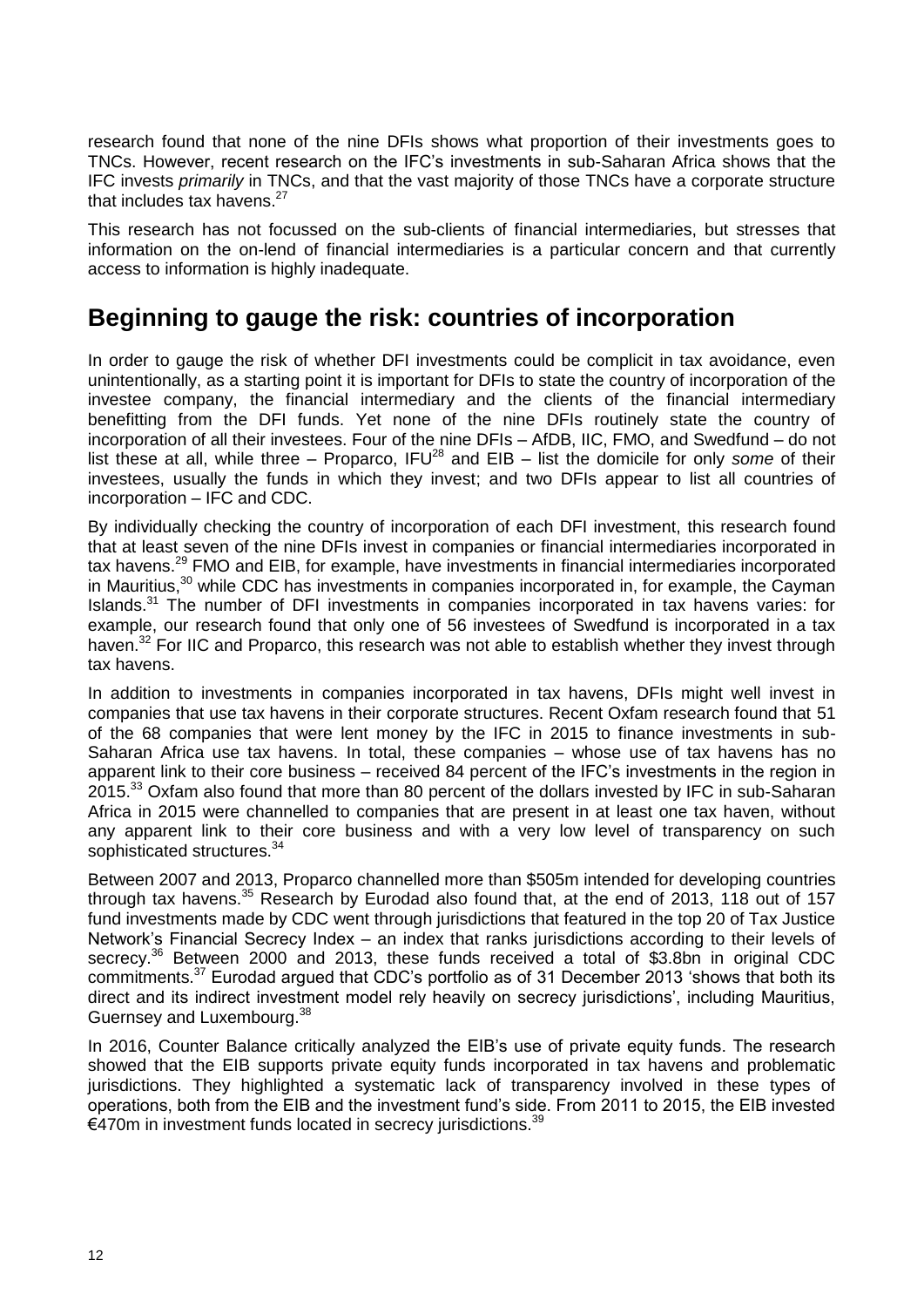#### <span id="page-12-0"></span>**Box 2: Oxfam's definition of tax havens**

Tax havens are jurisdictions or territories that have intentionally adopted fiscal and legal frameworks allowing non-residents (physical persons or legal entities) to minimize the amount of taxes they should pay where they perform a substantial economic activity.

Tax havens tend to specialize and most of them do not tick all of the boxes. However, they usually fulfill several of the following criteria (which can be used in various combinations):

- They grant fiscal **advantages to non-resident** individuals or legal entities only, without requiring that *corresponding* economic activity should be made in the country or dependency.
- They provide a **significantly lower effective level of taxation**, including zero taxation for natural or legal persons.
- They have adopted laws or administrative practices that **prevent the automatic exchange of information** for tax purposes with some or all other governments.
- They have adopted legislative, legal or administrative provisions that **allow the non-disclosure of the corporate structure of legal entities** (including trusts, charities, foundations etc.) or the ownership of assets or rights.

In January 2016, to create an updated list of tax havens, Oxfam used lists drawn up by other organizations,<sup>40</sup> and found that these combined identified 58 jurisdictions.<sup>41</sup> Note that many more countries could be added to such a list and/or could be expected to join a list in the future as they adopt harmful tax practices. Furthermore, some jurisdictions/countries may need to be removed from the list when they no longer meet tax haven criteria.

Oxfam calls for the setting up of integrated, binding, exhaustive and objective monitoring exercises of tax havens at a global level, in order to assess the risks posed by these jurisdictions. These exercises should be held regularly and their outcomes should be made public.

## <span id="page-12-1"></span>**DFIs' own policies on tax or tax havens**

Having a publicly available policy related to corporate tax payments and the use of tax havens can be a good starting point. However, it fundamentally depends on the content of such a policy or guideline. Our research found that eight of the nine DFIs have some sort of policy or standard in place regarding tax (with our focus being on corporate tax payments) or the use of tax havens (often referred to by DFIs as offshore financial centres (OFC)).

However, these policies vary in terms of comprehensiveness. In addition, all are reliant on the ratings put forward by the OECD"s Global Forum on Transparency and Exchange of Information for Tax Purposes (hereafter the Global Forum) in one shape or another. The Global Forum has severe limitations, as it uses unambitious criteria for determining what constitutes a tax haven (see Boxes 2 and 3).<sup>42</sup> A key point of the analysis has been to check whether DFI policies go beyond the standard set by the Global Forum, and enable a position on responsible corporate tax practice beyond legal compliance from their clients.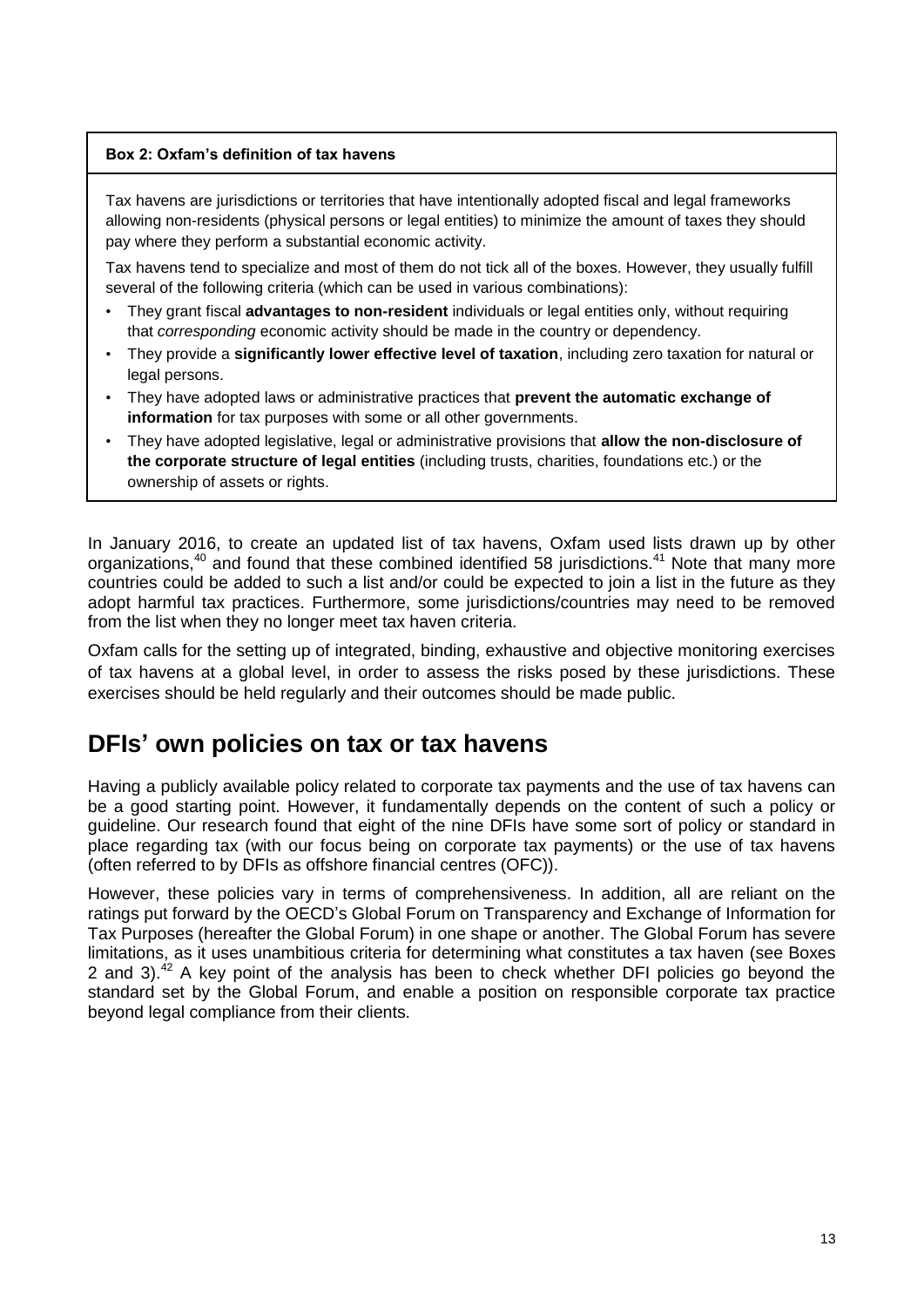#### <span id="page-13-0"></span>**Box 3: Problems with the Global Forum**

The current Global Forum peer review process is not fit for purpose for several reasons, including:

#### **Unambitious standards**

The Global Forum uses a relatively low standard to judge which jurisdictions are "non-cooperative" and should therefore be excluded by investors. For example, the Global Forum regards Luxembourg and the Isle of Man as compliant with its standards and Mauritius, the British Virgin islands (BVI) and Cayman Islands as "largely compliant".<sup>43</sup> However, half of the companies in the Panama Papers database were registered in the BVI, so behaviour shows that BVI remains an attractive location for offshore non-resident company transactions. In addition, the Forum"s standards are mainly focused on exchange of bank account information and, to a lesser extent, on who owns which company. However, they exclude indicators of other harmful tax haven practices, such as whether they publicly disclose the beneficial owners of companies and require them to practice country-by-country reporting. Finally, it does not assess harmful tax features such as offering fiscal advantages to non-residents, or low effective tax rate on corporate income taxation. The Global Forum is thus currently not well placed to seriously address corporate tax dodging and its list should not be used as the standard by which DFI investments are assessed.

#### **Information exchange – not for everyone**

The Global Forum long used the system of 'upon request'. This standard is based on governments sending specific case-by-case requests for information about companies to each other. This system has been widely used internationally, but has also been strongly criticized for being ineffective, especially when it comes to obtaining information from countries with strong financial secrecy regulation, such as Switzerland. In many cases it has proven very difficult, and often impossible, for governments to obtain information on companies; not least because information requests often have to be very specific.

Today the Global Forum is facilitating the system of "Automatic Information Exchange". However, not all countries are eligible to take part in this. In particular, developing countries are often left out, at best with the old system of information 'upon request'.

The European DFIs jointly agreed 'Guidelines for Offshore Financial Centres' in 2013.<sup>44</sup> These Guidelines are, however, non-binding; it is left to each DFI to adopt binding standards. Moreover, the Guidelines do not attempt to prevent DFIs from investing in tax havens; rather, they highlight "acceptable" offshore centres that are deemed to be those that have "substantially implemented" the Global Forum's standards of transparency, among other criteria.<sup>45</sup> Thus they do little to address the concerns raised in this briefing.

**Proparco's** policy<sup>46</sup> rests primarily on the Global Forum list and standards. However, for the jurisdictions triggered by this list, the policy outlines ways to ensure due diligence throughout the investment period also. It is not clear, however, how this policy enables Proparco to go beyond legal compliance and really gauge the risk of tax havens as defined more broadly than by the Global Forum (see Boxes 2 and 3).

**CDC's** policy<sup>47</sup> openly allows it to continue using tax havens, although it states that it only uses offshore financial centres to meet its priority to mobilize capital into developing countries. It argues that:

"Offshore financial centres can provide straightforward and stable financial, judiciary and legal systems which facilitate investment. We will therefore often introduce such jurisdictions into transactions for non-tax related purposes. This may include insulating companies from legal risk, insulating classes of security from cross-default or improving the financial terms or security for different investors. Certain investments may include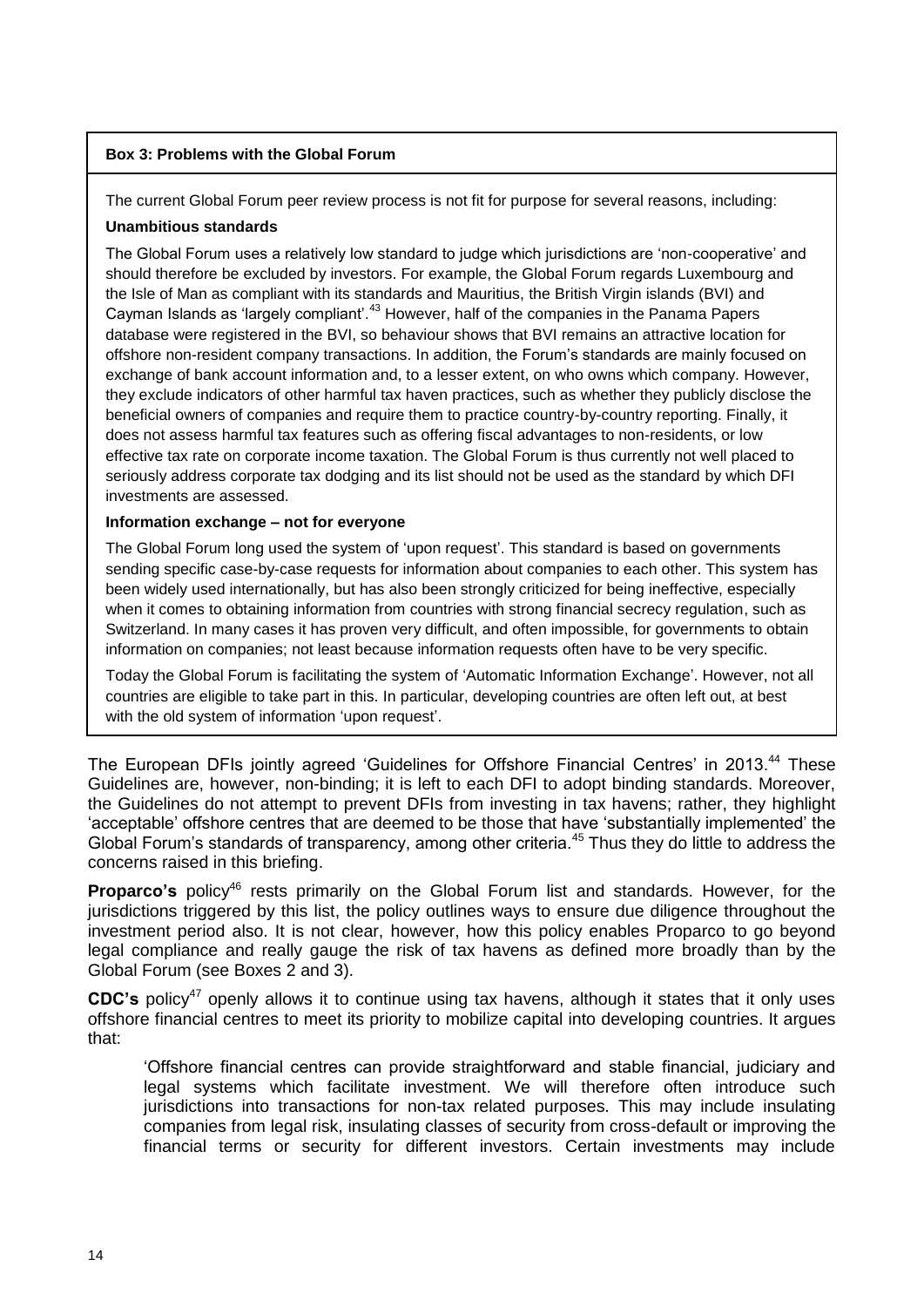structures that reduce the tax burden on investors. CDC will only acquiesce to such structures in order to facilitate a developmental impact, increasing investment and consequent job creation and economic growth."

CDC notes that it only uses offshore financial centres that are successfully participating in the Global Forum and that it will not invest through a jurisdiction that does not adequately exchange tax information internationally. However, failing to comply with the Global Forum"s already low standards does not appear to be mandatory in exceptional cases. Furthermore, even if these structures are introduced for "non-tax related" purposes from the perspective of the CDC, they can still have a substantial impact on the tax payments due in the country of the end investment, as CDC notes itself that 'it may reduce the tax burden on investors'. This appears to fail to capture how payment of taxes is an important indicator for *all* the business relations involved in an investment benefiting from public finance, which can indirectly lead to development impacts through its redistribution. It appears that mobilizing capital and securing growth and investments takes precedence over supporting domestic resource mobilization, and this could be clarified.

**Swedfund** has a stronger policy, stating that it 'only invest[s] in sound and clear corporate structures not contributing to tax evasion<sup>48</sup> and that it 'works to ensure that tax revenues are paid in the countries where portfolio companies do business'.<sup>49</sup> Swedfund is one of the few DFIs to state that "it"s not sufficient to rest on what is legal" and that tax is part of its due diligence. It adds:

"If we detect structures that mean companies in which we intend to invest will pay less tax in a country they do business in than what they should be paying, then there must be strong legitimate reasons not related to tax for us to accept such a structure… Neither may investments be made in intermediary jurisdictions which have been assessed within the framework of the OECD Global Forum Peer Review Process and that have thereby not been approved in phase one or been deemed non-compliant or partly-compliant in phase two'. $50$ 

**IFU's** tax policy,<sup>51</sup> dating from December 2015, also tackles more issues than simply relying on the Global Forum. Where it does mention that holding company structures can only be in jurisdictions that comply with OECD"s Global Forum, it also notes that these "structures must in all cases be legal, transparent and not designed to work against the spirit of the law". The policy also notes that "the companies in which IFU invests must at all times comply with local tax laws and pay taxes where they have their economic activity', which can be understood to support the fight against aggresive tax planning.

**FMO's** tax policy requires its clients to comply with the law, but also:

'where FMO identifies an unbalanced tax situation, FMO will, within its power, take appropriate steps to assure that FMO acts according to its development goals. FMO considers an unbalanced tax situation where there is a clear situation of tax avoidance, base erosion by the tax payer or opposite, an unfair tax treatment towards the taxpayer. This will be comprehensibly determined by FMO's tax department'.<sup>52</sup>

FMO has also developed an assessment methodology called the Tax Transparency Tool "to systematically appraise whether its clients show responsible tax behaviour'. This began only in January 2016 and its "ultimate aim is to identify possible tax base erosion activities, which are considered problematic since they jeopardize the contribution made to local government revenues<sup>' 53</sup>

Of the multilateral development banks, the **IIC** has by far taken the most significant step in the right direction. In 2016, the IIC developed an "Integrity Framework", <sup>54</sup> which allows it to conduct a "tax review" when investments that include cross-border transactions present risks, which are listed as: using complex or opaque structures, shell companies, entities in low or no-tax jurisdictions and entities in a jurisdiction that presents tax information exchange risk. The latter is assessed by reference to the jurisdictions identified by the Global Forum. The inclusion of an indicator related to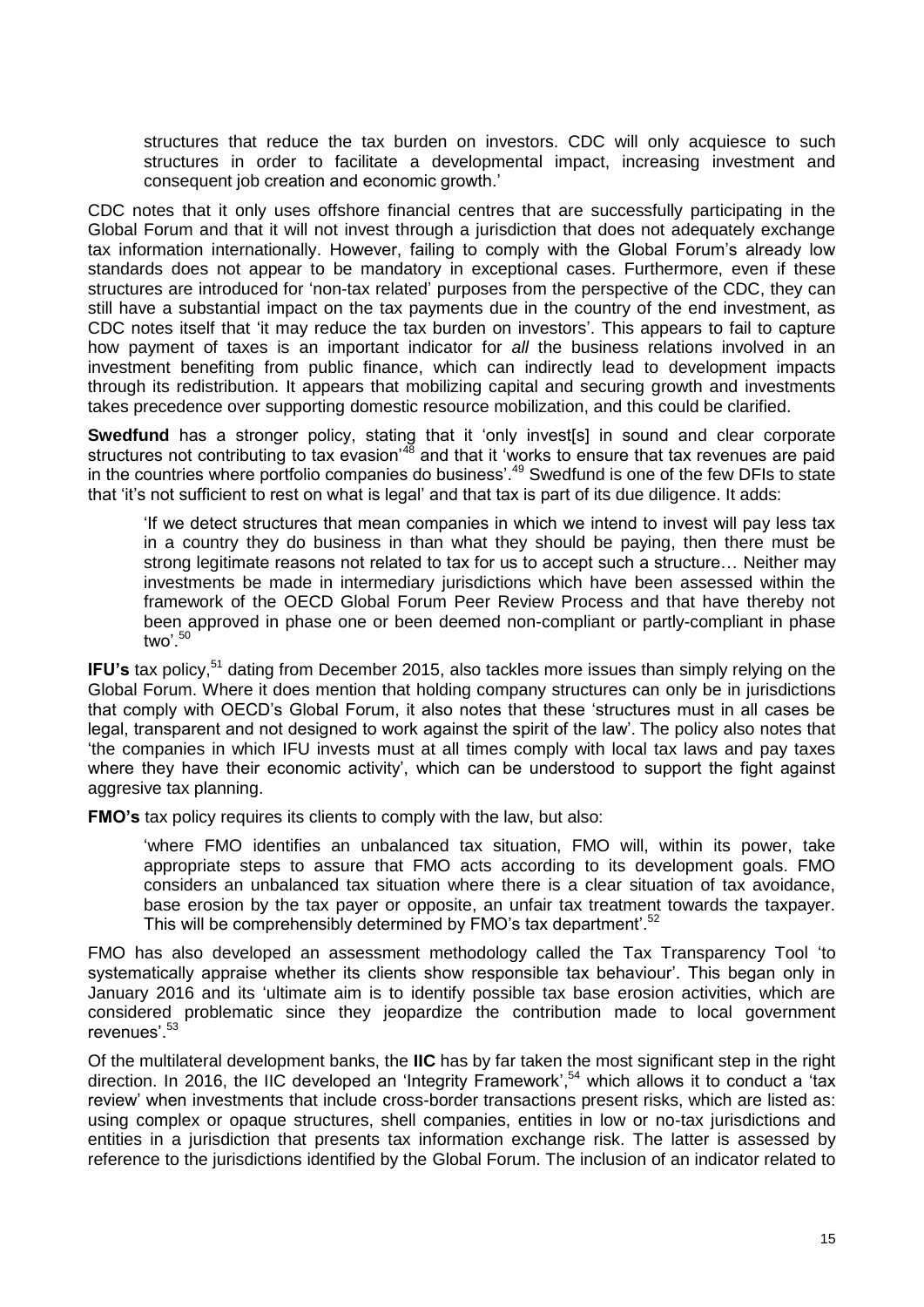"low or no-tax jurisdictions" seems particularly appropriate, as it allows taking a risk-based approach to all cross-border structures with a special focus on corporate tax payments.

The **IFC**"s policy on offshore financial centres, <sup>55</sup> however, relies primarily on the Global Forum. It can exclude companies if they are domiciled in tax havens (which it calls "offshore financial centres") according to the Global Forum standards. The IFC"s policy itself speaks of a commitment to "advancing the international tax transparency agenda" and "addressing potential risks to its private sector operations", including by "jurisdictions with low or no tax". However, as the Global Forum lists appear to be the one concrete tool to screen and select projects in relation to tax practices, it is not clear how the IFC actively contributes to the tax transparency agenda or is able to capture the risk from low or no tax jurisdictions, many of which are not rated non-compliant according to the Global Forum standards.

On the other hand, the IFC has a relatively strong set of environmental and social performance standards,<sup>56</sup> which its clients must adhere to. However, these standards do not cover issues related to tax payments or tax transparency, despite its significant impact on sustainable development. As recent Oxfam research argued, IFC policies need significant revision to ensure that responsible corporate tax policies – beyond legal compliance – are included in sustainability policies and development impacts.<sup>57</sup>

The **EIB** is similarly falling behind best practices. It was the first international financial institution to adopt a public policy explicitly addressing the issue of offshore financial centres, then referred to as non-cooperative jurisdictions, <sup>58</sup> but has failed to improve over time despite calls for revision. The EIB's tax policy – first promulgated in 2010, and updated in  $2014^{59}$  – is largely based on the Global Forum. Counterparties located in these jurisdictions also have to disclose information on their beneficial owners, the economic rationale of the structure and the economic requirements that make the use of the jurisdictions necessary, as well as providing a description of the tax regime applicable. However, a major problem is that the EIB"s policy does not prohibit counterparties from registering in a country other than in which they are economically active and produce economic value. This implies that counterparties are still permitted to move to offshore financial centres to benefit from lower taxation and/or higher secrecy. In addition, counterparties can still operate in a prohibited jurisdiction if this jurisdiction offers a level of 'corporate security'.<sup>60</sup> NGOs have advocated strongly for a revision of this policy and for the EIB to develop a "responsible tax policy'.<sup>61</sup>

The one exception to DFIs in regard to tax policies is the **AfDB**, which appears to have only an Integrity Due Diligence Policy on non-sovereign operations (IDD), but not an OFC or tax policy. The IDD promotes "transparency and openness in Bank operations to ensure the full disclosure of information on counterparties thereby limiting the misuse of its funds for criminal and illicit activities such as fraud, corruption, money laundering, terrorist financing, trafficking and other offenses'.<sup>62</sup> However, this has not been published and the media release accompanying the announcement noted above does not mention that the policy covers tax.

FMO, Swedfund, IIC and IFU have taken important steps to express the need to go beyond legal compliance explicitly in their policies. These are very welcome steps forward at a crucial time. For the majority of the DFIs analysed, whose policies still rely mainly on the Global Forum standard, this is a significant gap and continues to place these DFIs at the risk of allowing public funds being complicit in tax avoidance and thereby undermining domestic resource mobilization and the ability of developing countries to meet their human rights obligations by financing essential services and achieving the SDGs.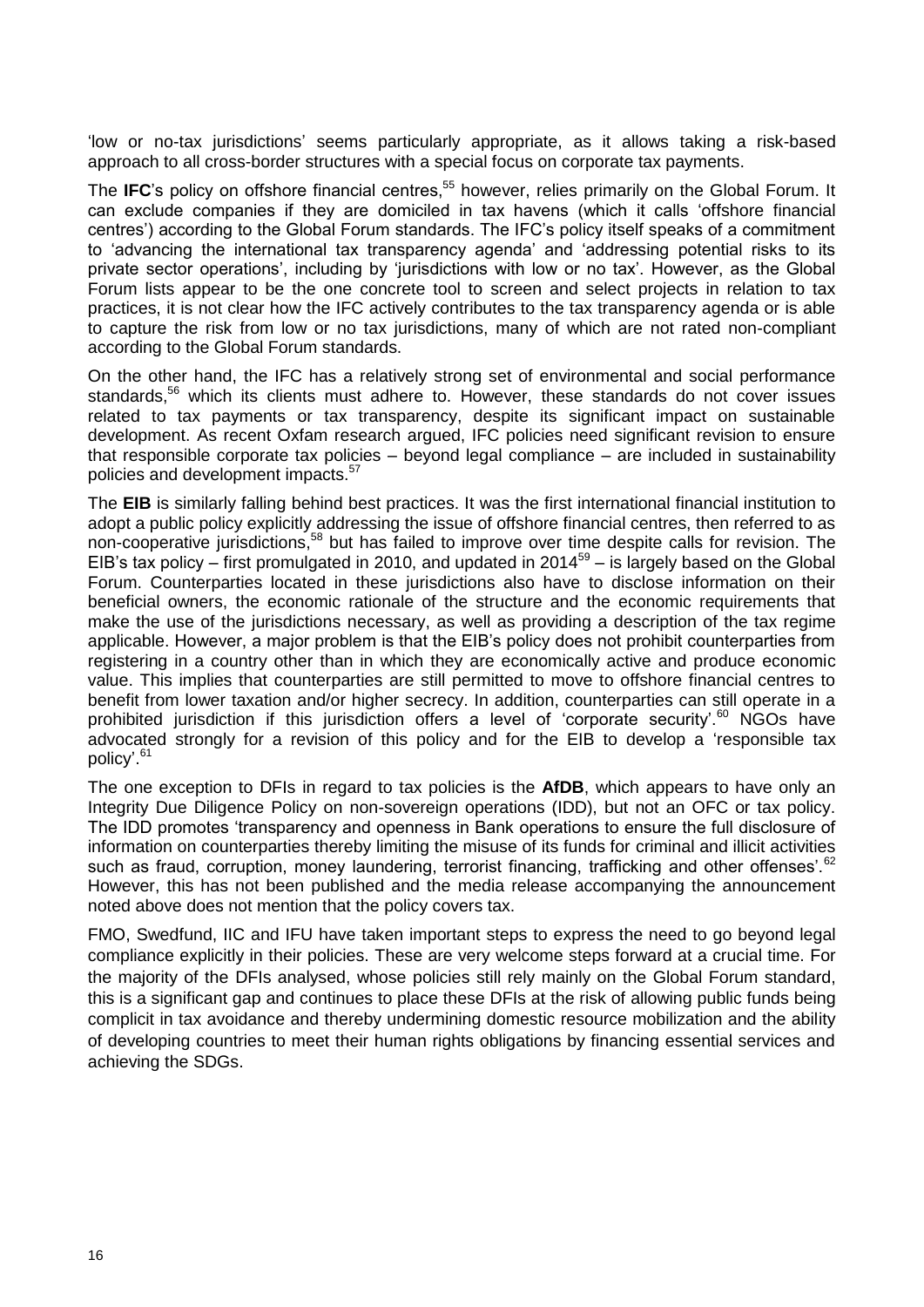### <span id="page-16-0"></span>**Risk assessments on corporate tax payments**

Conducting risk assessments on tax before making investments would help to ensure that investee companies are not likely to engage in tax evasion or avoidance. Continuing such tax risk and tax impact analysis periodically as part of investee monitoring would allow for developing benchmarks in reducing the risk of tax avoidance also for those companies that pass the initial risk assessment. At the end of an investment period, one would expect that in an ex-post assessment of the tax risk would have been reduced and tax impact would have increased. Publication of this type of information is crucial to allow for scrutiny and greater accountability of the public funds channelled through DFIs.

DFIs vary in having ex-ante indicators on tax and some provide little public information on this. Many DFIs have some framework for monitoring tax payments as part of their projects but only some have indicators for measuring this ex-ante. However, simply monitoring tax payments is not equivalent to conducting a risk assessment, as one would need to analyse the likelihood that a company engages in potentially harmful tax practices or structures.

Rather, the type of tax integrity framework of the IIC more significantly captures the essence of a risk assessment. The simple screening for the Global Forum list of non-compliant jurisdictions, on the other hand, does not amount to an appropriate risk assessment tool. As mentioned, the IIC"s tax integrity policy provides a concrete way of screening investments that include the cross-border behaviour of TNCs and what triggers heightened due diligence. This effectively constitutes the first steps of a risk assessment, and it appears to go beyond merely asking for legal compliance, but taking a critical view on the tax impacts of cross-border activity of the client. A crucial next step is transparency of the findings and continuous monitoring and improving the policy. None of the other multilateral DFIs analysed in this research indicate any in depth risk assessment beyond legal compliance.

Of the bilateral agencies, FMO"s policy on tax base erosion screens appears to be the first step of a risk assessment that goes beyond legal compliance. It is complemented by the FMO Tax Transparency Tool, which is developed "to systematically appraise whether its clients show responsible tax behaviour".<sup>63</sup> These constitute significant improvements and a very welcome approach to the question of corporate tax behaviour. However, as this work is in its initial stages, limited information is available and the tool itself is not publicly available.

Swedfund states that tax is part of its due diligence and that "prior to making an investment we check any structures in place to make sure that they are sound<sup>'.64</sup> However, referring to their ownership instructions, the concrete measures are restricted to not contributing to tax evasion (which is illegal) and screening for jurisdictions deemed non- or partially compliant by the Global Forum.<sup>65</sup> In a similar vein, the tax policy of the IFU does allude to a risk assessment beyond legal compliance screening for alignment between real economic activity and corporate tax payments, but no further information on the steps involved is publicly available.

Finally, CDC states that its ex-ante tool for measuring development impact includes assessing the payment of local taxes,<sup>66</sup> but it is not clear whether any contextual key account data is collected to screen for aggressive tax planning behaviour. It is quite clear, however, that it only screens for legal compliance and does not assess for aggressive, but legal, behaviour.

This research has not been able to locate any publicly available material outlining risk assessment efforts concerning tax planning behaviours of TNCs by IFU, the IFC, the ADB, the EIB or Proparco, beyond the policies mentioned above. From the information available it appears that CDC and Swedfund rest solely on legal compliance aspects. In order to really understand the process of how those policies are put in practice, and whether they manage to take on board practices that might be technically legally compliant, but undesirable or harmful in nature, much more information would need to be made available by these DFIs. The IIC and FMO on the other hand appear to be taking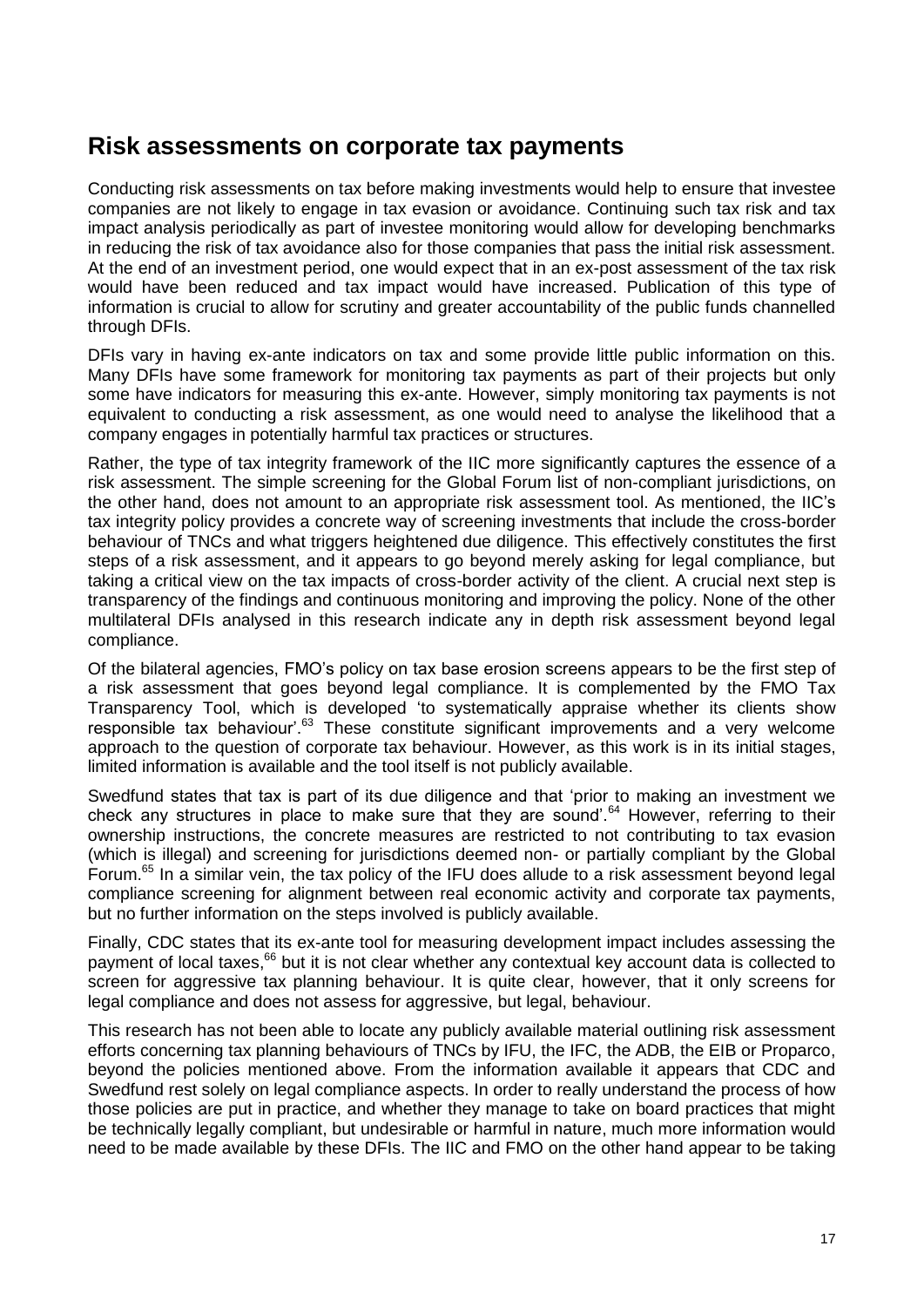practical steps in the direction of more thorough risk assessment that goes beyond the Global Forum standard and focuses on ensuring tax payments in the beneficiary country. These are very welcome steps that other DFIs could learn from. However, a continued challenge is to also ensure adequate transparency and consultation with NGOs in the process of formulation and continued improvement and accountability of the implementation of these policies. Publishing information on risk assessment outcomes can play a valuable part in monitoring policies' effectiveness and send a strong signal to future potential clients to ensure a responsible corporate tax practice.

## <span id="page-17-0"></span>**Reporting on tax payments**

As development institutions, DFIs should have the highest standards for reporting on the development impacts (results) of their investments. One would expect company tax payments to governments to be an obvious part of the results reported by DFIs. This means taxes paid by companies themselves, and should not include taxes paid by the employees of those companies (which some companies like to include as "their" tax payments).

In 2013, 25 bilateral and multilateral DFIs, including all nine under consideration here, agreed on a set of harmonized development results indicators. These indicators include one related to tax, on "payment to government". It states:

"All transfers to the government made by [the] client company over the reporting period. At a minimum, this includes payments to the government in the form of corporate income or profit taxes. Additional forms of transfer to be reported as appropriate include (i) sales taxes, (ii) net VAT, (iii) royalties, (iv) dividends and related taxes, (v) management and/or concession fees, (vi) license fees, (vii) tax on payment of interest, and (viii) other material payments net of any direct subsidies received.'67

This means that all DFIs should be collecting information from investee companies on their tax payments. However, this does not commit them to publishing this information.

All Scandinavian DFIs include company tax contributions in their sets of indicators to measure development impact. IFU, for example, states that "taxes paid to host countries are an important element of the development effect of IFU"s investments. IFU annually discloses the aggregate amount of tax expenses as reported in the accounts of companies in which IFU invests.<sup>68</sup> IFU states that it has information on taxes paid from 140 companies, which amount to a total of DKK 336m in corporate and other taxes.<sup>69</sup> IFU's indicator framework also applies through the investment lifetime and ex-post. Monitoring tax payments continuously is an important tool to complement ex-ante assessments.

Since 2013, Swedfund has reported the taxes paid by its investee companies *by country,* but it does not break these payments down by each investee company. These tax payments cover only corporate income tax paid by the companies, not other taxes.<sup>70</sup> Swedfund states that its investee companies paid SEK 502m (2013: SEK 347m, 2012: SEK 367m) in tax in 2015.<sup>71</sup> Swedfund has dedicated considerable space in its annual report to the issue of taxes, and appears to seriously consider the usefulness of its reporting on taxes. This is a very welcome step.

Others have more basic reporting. The IFC and IIC include taxes paid in their ex-post indicators.<sup>72</sup> Tax revenues also appear to be one of the indicators that the AfDB uses to measure project performance, but it does not appear to publicly report these figures.<sup>73</sup> Proparco includes tax as an indicator when measuring its development impact and reports on it in its annual reporting on impacts.<sup>74</sup> CDC also has an indicator for tax payments and reports the results by country of operation and by sector.<sup>75</sup>

The EIB, as the only DFI found in this research, does not appear to include tax as an indicator when measuring its development impact. The EIB's report on results, produced as part of its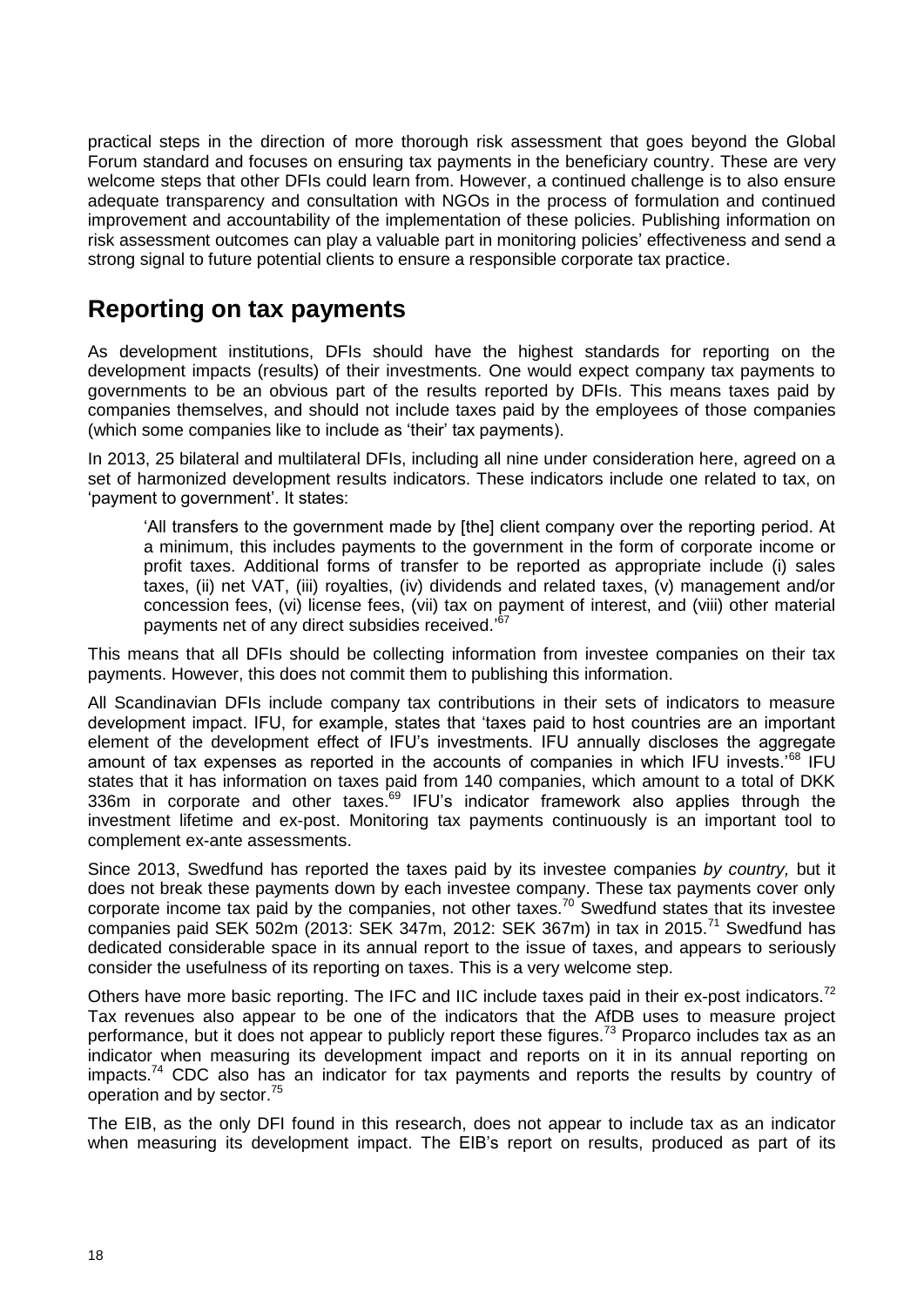Results Measurement Framework, does not mention tax, for example, although it is not clear whether an indicator exists at project level.<sup>76</sup>

It is important for tax issues to be mentioned in DFIs" annual reporting on results since this highlights the extent to which tax is being measured in policy making and how seriously it is being taken by the DFI. It also communicates the importance of tax to other DFI clients and stakeholders.

However, our research finds that DFIs barely highlight the importance of tax in their public annual reporting. In their most recent (2015) annual reports, IIC, AfDB, EIB and FMO make no mention of tax at all. Some others, such as Proparco, CDC and IFC, make brief mentions of taxes paid by their investees while IFU has little more, but only Swedfund has a significant section on its tax policy and payments.

Overall, much more could be done to rethink indicators and to communicate the importance of the contribution that the private sector makes to domestic resource mobilization in developing countries, particularly through corporate tax payments. For example, no DFI currently publicly provides a meaningful indicator of how significant these company tax payments are compared with other companies in the country or compared with the country"s overall revenues from tax. Neither do any provide details of companies' effective corporate tax rates nor how these compare with the national level.

## <span id="page-18-0"></span>**Requirements for responsible corporate tax practice from clients**

DFIs should be doing much more to encourage their investees to have responsible corporate tax policies and practices. For example, they could require each company to develop and publish its own corporate tax policy, enabling consumers and partners to be aware of this and to be able to hold the company to account. This could include company policy towards aggressive tax planning, use of tax havens, tax incentives and the use of artificial corporate structures (see Box 4). Other key elements of responsible corporate tax practice include public transparency of corporate structure, beneficial ownership and full country-by-country reporting<sup>77</sup> – these elements should also be integral parts of the DFIs risk assessments. Our research shows that currently none of the DFIs are actively requiring their clients with cross-border structures to take steps to demonstrate their responsibility in corporate tax practice.

Our research suggests that all the DFIs require their private sector clients to identify their beneficial owners as part of their screening process. Yet none of the DFIs appear to make public this information. This information can be important, particularly in relation to prevention of money laundering and tax evasion, and would allow for public scrutiny and a reality check in terms of implementation of a DFI's policy.<sup>78</sup>

If DFIs were to require their investees to report their tax payments and key account data publicly on a country-by-country basis, this would enhance their tax transparency and reduce the risk of company complicity in aggressive tax planning. It would also function as a standard for responsible corporate tax practice as well as assisting in the risk assessment for the DFIs on corporate tax payments.<sup>79</sup> Some companies are already voluntarily publishing this type of data and in the European Union, the finance and banking sectors are required to publicly report this type of data.

The IFC and EIB collect information from their client companies on their corporate taxes paid, profits and losses and the number of employees and staffing costs. However, this is not being done on a country-by-country basis.<sup>80</sup> For example, Proparco does not require its client companies to report on a country-by-country basis, even though France"s development law, adopted in 2014, requires that the Agence Française de Développement Group, which includes Proparco, should promote financial transparency on a country-by-country basis for companies operating with them.<sup>81</sup>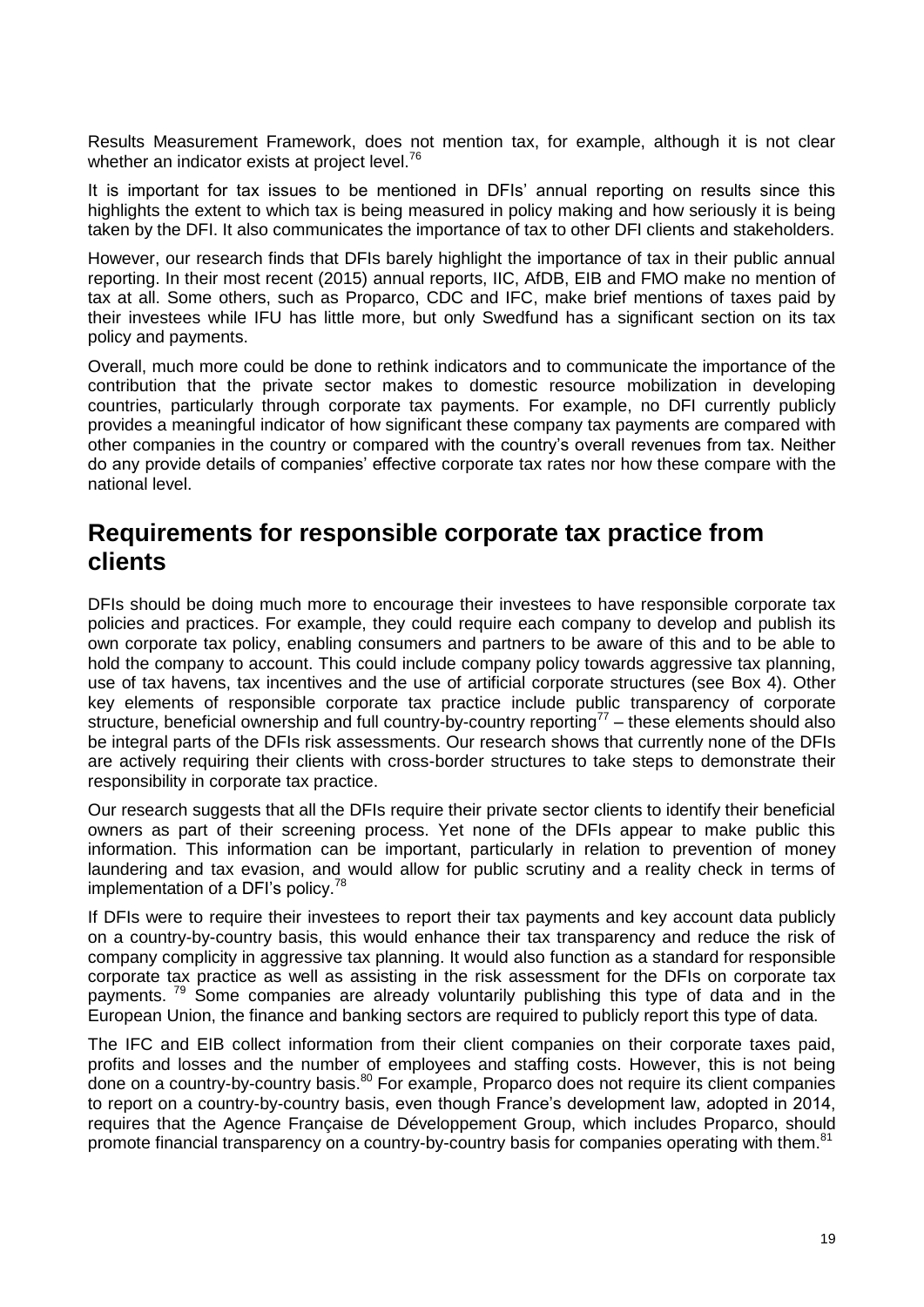CDC has a "Code of Responsible Investing", which sets out "requirements for all businesses" in which CDC invests. However, there is only one mention of tax: companies are simply required to "properly record, report and review financial and tax information'.<sup>82</sup> This code also recommends practices for CDC clients which include the OECD guidelines for multinational enterprises,<sup>83</sup> which has a chapter on taxation; however, this is not a requirement. FMO actually requires adherence to these guidelines, but the chapter on taxation does not require specific activity and remains a set of recommendations.

The risk assessment tools by FMO and IIC do have elements of screening for responsible corporate behaviour beyond legal compliance. However, it is not clear if there are any specific requirements for clients in terms of taking particular steps for responsible corporate tax practice. It is clear that they do not require a publicly available responsible tax policy or publication of beneficial ownership information, corporate structure or country-by-country reporting as a prerequisite as such, which would be the natural next step.

As mentioned, IFU and Swedfund monitor tax payments by their clients, but not in a way that amounts to full country-by-country reporting or acts as a requirement for responsible corporate tax practice. Neither of them appears to have additional requirements from their clients for responsible tax behaviour.

This research has not been able to identify any among the nine DFIs that are encouraging, let alone requiring, sufficiently responsible tax practices by its investees. As a general rule, DFIs simply require investees to abide by the law in terms of reporting and transparency and do not ask them to have higher standards of transparency or reporting, despite this being so crucial for accountability of DFIs funds, showing that these are not going to tax dodgers. In addition to risk assessment, DFIs should require high standards of responsible corporate tax practice and improvements over the time of the investment to support domestic resource mobilization and to meet the challenges related to corporate tax revenue gathering in developing countries through greater transparency.

#### <span id="page-19-0"></span>**Box 4: What is responsible corporate tax behaviour?**

Recent work by Oxfam, ActionAid and Christian Aid seeks to highlight standards regarding what constitutes "tax-responsibility" on the part of companies. This includes the following processes for reducing tax risk and improving the positive impact of tax practices in developing countries, whereby the company:

- is radically and proactively transparent about its business structure and operations, its tax affairs and tax decision making
- assesses and publicly reports the fiscal, economic and social impacts (positive and negative) of its tax-related decisions and practices in a manner that is accessible and comprehensive
- takes steps progressively, measurably and in dialogue with its stakeholders to improve the impact of its tax behaviour on sustainable development and on the human rights of employees, customers and citizens in the places where it does business. 84

The report subsequently discusses eight thematic areas where such risk and impact assessment should take place, and proposes positive actions to improve tax practices. For instance, a taxresponsible company or group should be able to:

- show it is taking progressive steps to align its economic activities and tax liabilities
- publicly justify its tax planning choices against the reality of its operations
- progressively improve the international equity of its tax payments, i.e. ultimately to aim to pay a larger proportion of the group's overall global tax bill in poorer countries, where that is consistent with transfer pricing rules and the reality of the group's operations.<sup>85</sup>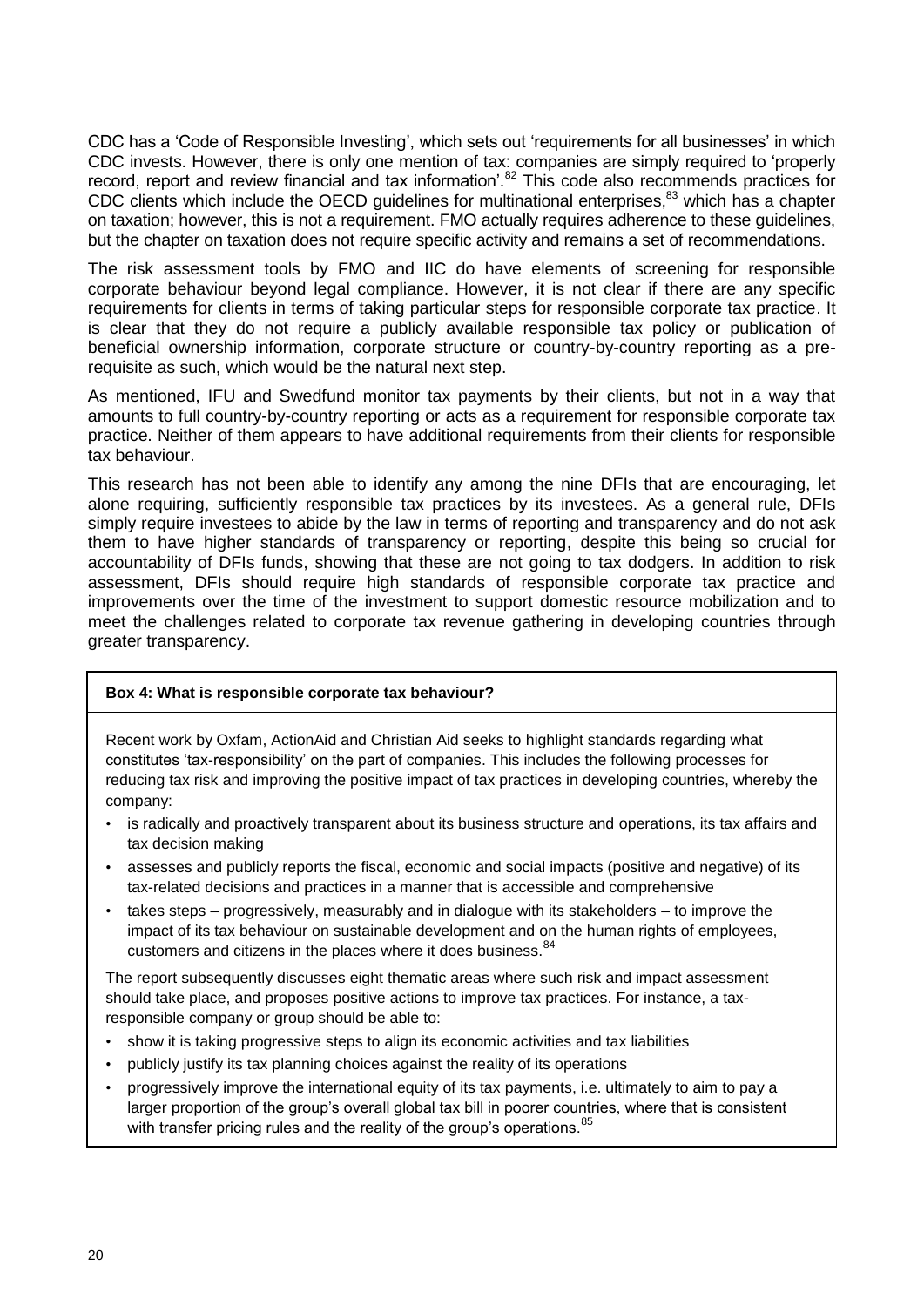# <span id="page-20-0"></span>**RECOMMENDATIONS**

The following set of recommendations contains a a wide range of actions DFIs can undertake to secure more responsible corporate tax behaviour from their clients and business partners. Some are immediately implementable (and perhaps already being implemented for some), while others may only be implemented over a longer period. For all recommendations, DFIs can take the first step of acknowledging publicly the challenges related to TNCs and aggressive tax planning and their commitment towards continuously improving practices to meeting these.

# <span id="page-20-1"></span>**Use of tax havens**

- $\checkmark$  DFIs should not use tax havens to channel their investments to developing countries. When an intermediary jurisdiction is used, DFIs should demonstrate that the use of a third jurisdiction was superior in advancing its development mandate when compared with a targeted developing country for domiciliation.
- $\checkmark$  When tax havens appear in the corporate structure of a client or partner of DFIs. heightened tax due diligence should be applied in addition to the regular requirements. DFIs should deliver an impact assessment to document that development effects are not negatively affected, including documenting impacts on domestic resource mobilization.
- $\checkmark$  DFIs should ensure that these and other recommendations outlined here apply to financial intermediaries through which DFIs invest as well as to investee companies and sub-clients of financial intermediaries.

# <span id="page-20-2"></span>**Tax behaviour of client companies**

DFIs should:

- $\checkmark$  Require all clients to have and publish a responsible corporate tax policy approved by its board. The policy should be published on the company"s website. This should acknowledge the important role of tax in society and commit the company to avoid engaging in harmful tax practices, including avoiding the use of tax havens.
- $\checkmark$  Require all clients to make the following elements available to the DFI risk assessment team and subsequently to be made public if eligibility for investment is granted:
	- o a commitment not to practice aggressive tax planning, and to engage in tax risk and tax impact assessment in key identified areas;
	- $\circ$  country-by-country information on the turnover, assets, full-time employees, profits and tax payments in each country in which it operates;
	- o information about beneficial ownership and company structure and purpose;
	- $\circ$  all discretionary tax treatment they receive that affects the tax base or taxable profits, including tax incentives, any tax planning schemes that are under mandatory notification (e.g. UK DOTAS) in any country where the company operates, advance pricing agreements or advance tax rulings that substantially affect either the tax base or taxable profits;
	- $\circ$  tax risk and tax impact assessment in their analysis of challenges to domestic resource mobilization to prevent aggressive tax planning, irresponsible tax behaviour as well as its potential for negative impact on human rights.
- $\checkmark$  Ensure that these and other recommendations outlined here apply to financial intermediaries through which DFIs invest, as well as to investee companies and sub-clients of financial intermediaries.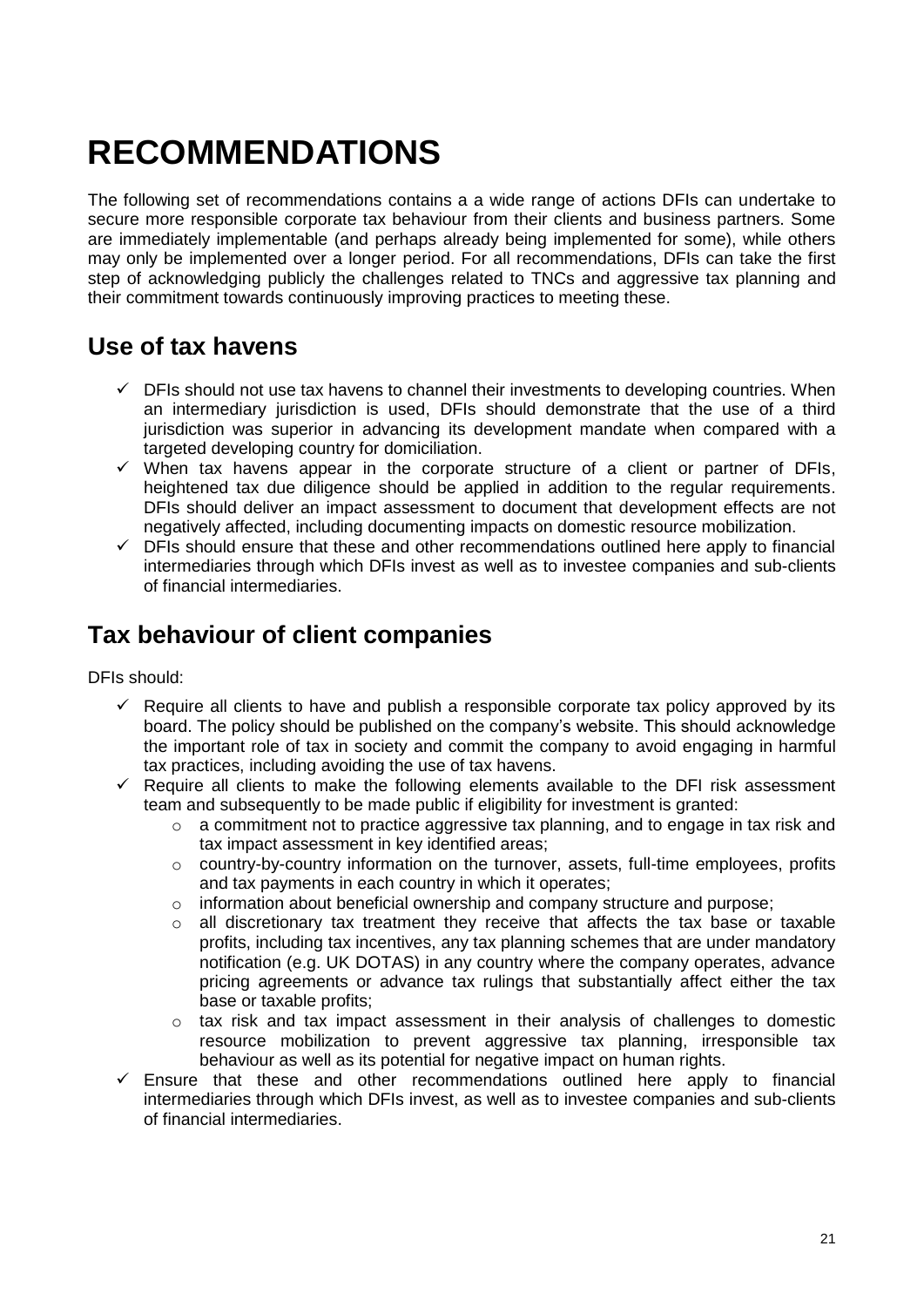# <span id="page-21-0"></span>**Transparency and reporting**

DFIs should:

- $\checkmark$  Develop, in consultation with CSOs, and publish a tax-responsible investment policy, which includes a commitment to promote domestic resource mobilization and responsible corporate tax behaviour. Once adopted, this should be applied to existing as well as new investments.
- $\checkmark$  Publish a full list of investments that includes: (a) the investee companies (and sub-clients of financial intermediaries); (b) their countries of incorporation; (c) their corporate structure; and (d) their beneficial owners.
- $\checkmark$  Publish figures on what proportion of the DFI's portfolio goes to: (a) transnational corporations (including through) financial intermediaries; and (b) SMEs.
- $\checkmark$  Give the reporting on tax payments a prominent place in annual reports, and/or develop a separate tax responsibility report, including analysis of their development impacts.
- $\checkmark$  Report the tax payments of investee clients and each investment's expected and actual tax payments and ask companies to explain deviations in relation to economic activities.
- $\checkmark$  Engage openly and in a transparent manner with stakeholders on tax issues and tax impacts of its investments. This could include assessing and reporting on the impacts of tax practice, assessing whether value creation corresponds to economic reality, how to prevent and mitigate potential negative impacts, and tracking performance and communicating on this.

# <span id="page-21-1"></span>**Measuring development**

DFIs should:

- $\checkmark$  Include tax in the development indicators and explain how they are measured, and what importance is attached to tax indicators in relation to other indicators for development.
- $\checkmark$  When evaluating projects ex-ante, periodically and ex-post, include corporate tax payments as a separate indicator in addition to total payments to governments. Measure tax risk and impact based on key themes where practices have the greatest impact on revenue, human rights and good governance. Measure tax payments in absolute numbers and relative to the investment.

# <span id="page-21-2"></span>**Internal issues**

DFIs should:

- $\checkmark$  Devote sufficient resources to develop optimal policies and implement best practice.
- $\checkmark$  Enable full transparency toward and constructive engagement with CSOs on new policies and evaluation of existing policies.
- $\checkmark$  Ensure in-house capacity to oversee these activities to ensure there is no dependency on external advisers, who might have a conflict of interest. This could include hiring capacity to look at taxes beyond legal compliance and to improve engagement of staff to help contribute to sustainable development and human rights.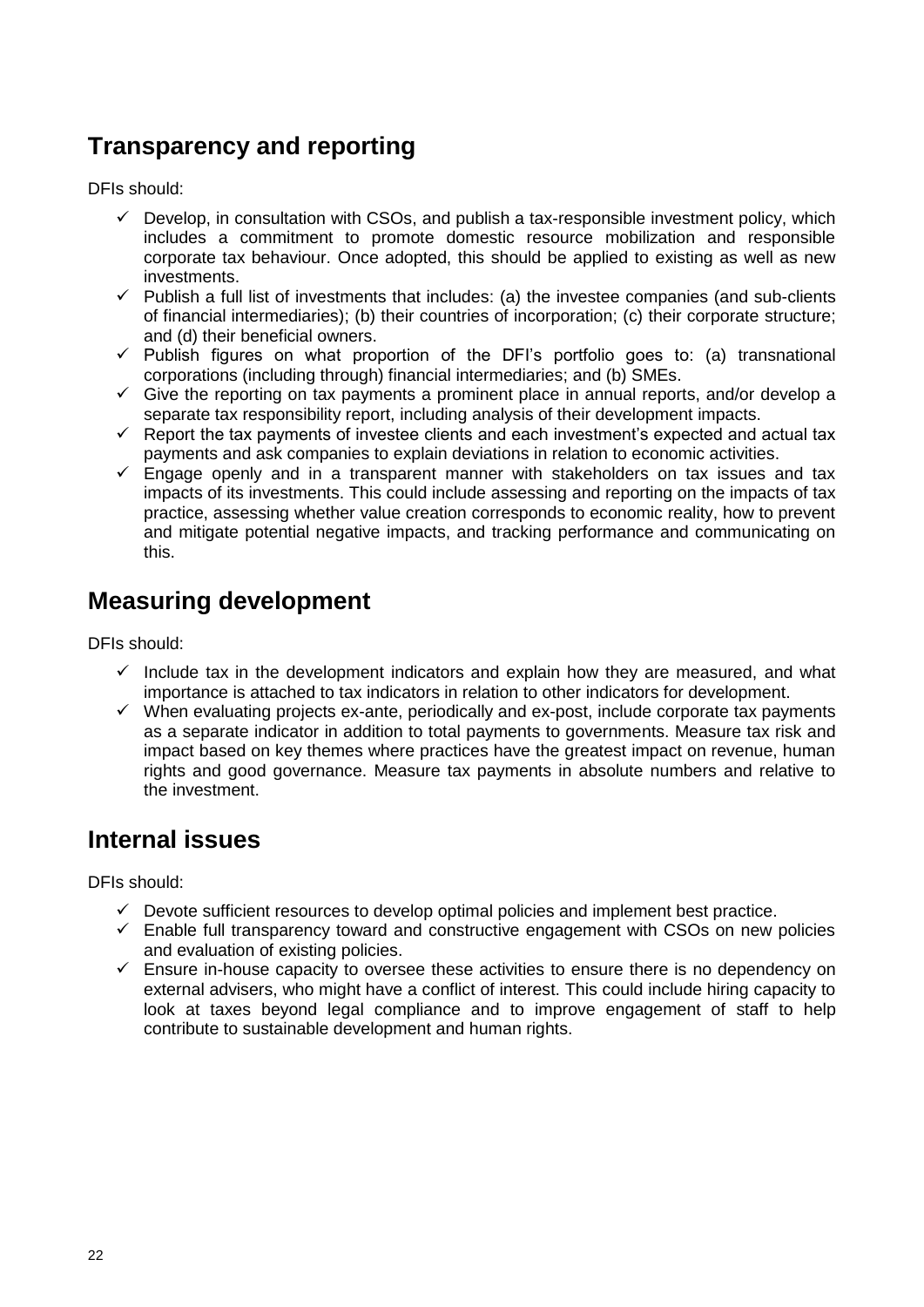# Annex: summary table **Annex: summary table**

<span id="page-22-0"></span>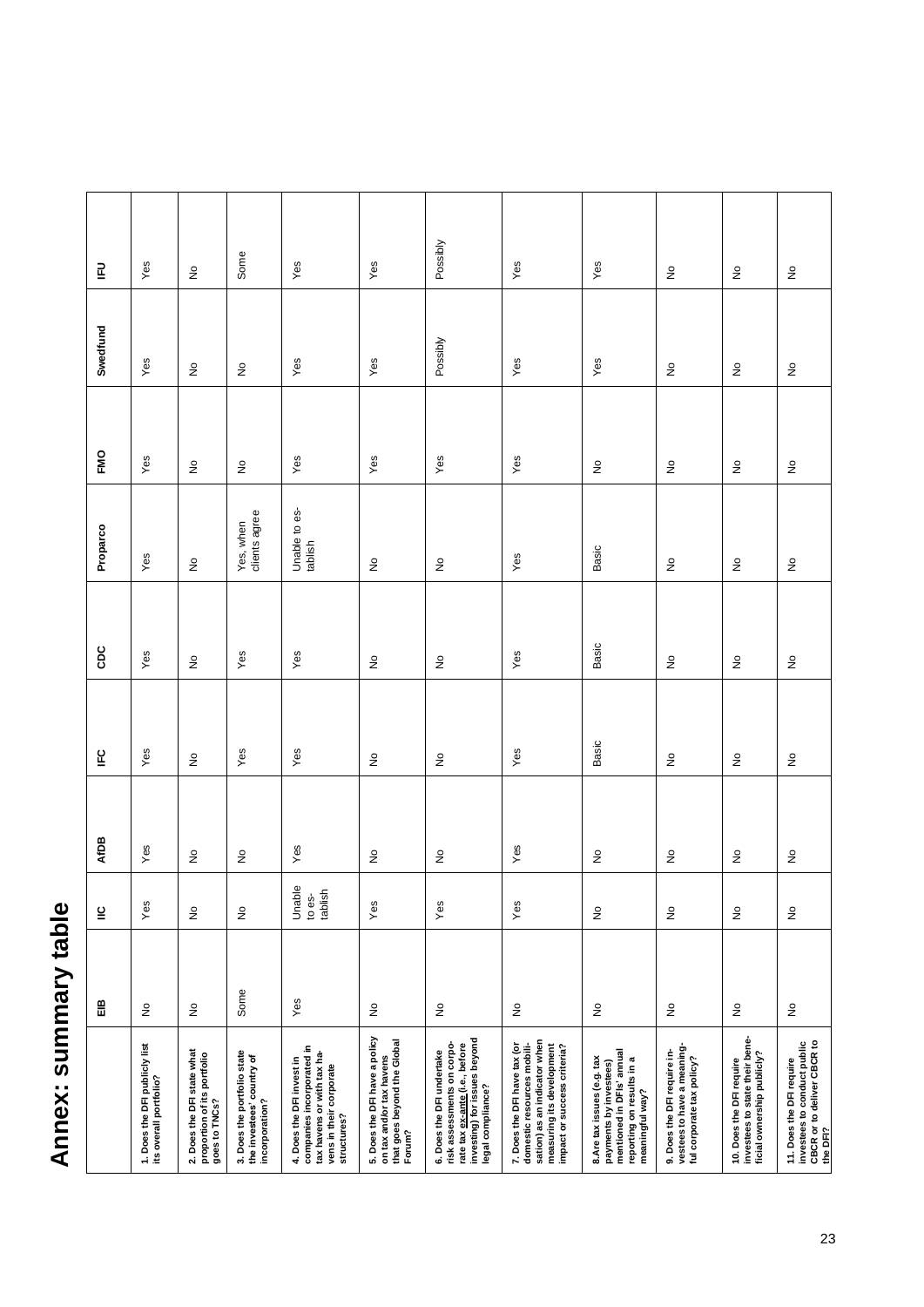# <span id="page-23-0"></span>**NOTES**

- 1 See, for example, CONCORD, 2015, Spotlight report 2015 policy paper: the role of the EU in ensuring global tax justice<http://library.concordeurope.org/record/1632/files/DEEEP-PAPER-2016-001.pdf>
- 2 Eurodad, Going Offshore: How Development Finance Institutions Support Companies Using the World"s Most Secretive Financial Centres, 2014, p.8,<http://www.eurodad.org/files/pdf/5457b8e273cfa.pdf>
- 3 IBIS, "Scandinavian Development Financial Institutions: Leading the way on responsible taxation?", IBIS Briefing, November 2014, p.1, [http://thetaxdialogue.org/sites/default/files/media/pdf\\_global/the\\_tax\\_dialogue\\_pdf/ibis\\_briefing\\_scandinavian\\_dfis\\_an](http://thetaxdialogue.org/sites/default/files/media/pdf_global/the_tax_dialogue_pdf/ibis_briefing_scandinavian_dfis_and_responsible_tax.pdf) [d\\_responsible\\_tax.pdf](http://thetaxdialogue.org/sites/default/files/media/pdf_global/the_tax_dialogue_pdf/ibis_briefing_scandinavian_dfis_and_responsible_tax.pdf)
- 4 Eurodad, Going Offshore: How Development Finance Institutions Support Companies Using the World"s Most Secretive Financial Centres, 2014, p.8,<http://www.eurodad.org/files/pdf/5457b8e273cfa.pdf>
- 5 Homepage,<http://edfi.be/>
- 6 Eurodad, A Private Affair: Shining a light on the shadowy institutions giving public support to private companies and taking over the development agenda, 2014, p.11, http://www.eurodad.org/files/pdf/1546237-a-private-affair-shining-alight-on-the-shadowy-institutions-giving-public-support-to-private-companies-and-taking-over-the-developmentagenda.pdf
- 7 Oxfam, Owning the Outcomes: Time to Make the World Bank Group"s Financial Intermediary Investments More Accountable, October 2015, p.2, https://www.oxfam.org/sites/www.oxfam.org/files/file\_attachments/bn-ifc-owningoutcomes-031016-en\_0.pdf
- 8 See https://www.oxfam.org/sites/www.oxfam.org/files/file\_attachments/ib-suffering-of-others-international-financecorporation-020415-en.pdf and http://www.inclusivedevelopment.net/wp-content/uploads/2016/09/Outsourcing-Developmnet-Introduction.pdf
- 9 IBIS, Development Finance Institutions and the Responsible Tax Agenda: Fit for Purpose?, 2015, p.7, [http://thetaxdialogue.org/sites/default/files/media/pdf\\_global/the\\_tax\\_dialogue\\_pdf/dfi\\_brief\\_final.pdf](http://thetaxdialogue.org/sites/default/files/media/pdf_global/the_tax_dialogue_pdf/dfi_brief_final.pdf)
- 10 See more on this debate here: [https://www.actionaid.org.uk/sites/default/files/delivering\\_sustainable\\_development.pdf](https://www.actionaid.org.uk/sites/default/files/delivering_sustainable_development.pdf)
- 11 See https://www.oxfam.org/sites/www.oxfam.org/files/file\_attachments/ib-suffering-of-others-international-financecorporation-020415-en.pdf and http://www.inclusivedevelopment.net/wp-content/uploads/2016/09/Outsourcing-Developmnet-Introduction.pdf
- 12 UNCTAD, World Investment Report 2015, p.200, http://unctad.org/en/PublicationsLibrary/wir2015\_en.pdf
- 13 Oxfam, An Economy for the 1%, 2016, http://oxf.am/Znhx
- 14 UN document A/71/286 report by Alfred-Maurice de Zayas, Promotion of a democratic and equitable order, 2016, https://documents-dds-ny.un.org/doc/UNDOC/GEN/N16/248/82/PDF/N1624882.pdf?OpenElement and [http://www.ohchr.org/Documents/Issues/MDGs/Post2015/20150617\\_HC\\_open\\_letter\\_HR\\_FFD.pdf](http://www.ohchr.org/Documents/Issues/MDGs/Post2015/20150617_HC_open_letter_HR_FFD.pdf)
- 15 IBIS, "Scandinavian Development Financial Institutions: Leading the way on responsible taxation?", IBIS Briefing, November 2014, p.1, [http://thetaxdialogue.org/sites/default/files/media/pdf\\_global/the\\_tax\\_dialogue\\_pdf/ibis\\_briefing\\_scandinavian\\_dfis\\_an](http://thetaxdialogue.org/sites/default/files/media/pdf_global/the_tax_dialogue_pdf/ibis_briefing_scandinavian_dfis_and_responsible_tax.pdf) [d\\_responsible\\_tax.pdf](http://thetaxdialogue.org/sites/default/files/media/pdf_global/the_tax_dialogue_pdf/ibis_briefing_scandinavian_dfis_and_responsible_tax.pdf)
- 16 See, for example, Eurodad, For Whose Benefit?: A Different perspective on Tax Inspectors Without Borders, October 2016, p.6, http://eurodad.org/files/pdf/1546652-for-whose-benefit-a-different-perspective-on-tax-inspectors-withoutborders.pdf
- 17 International Tax Compact, "About the Addis tax initiative", https://www.taxcompact.net/documents/Addis-Tax-Initiative\_Declaration.pdf
- 18 Oxfam, The IFC and Tax Havens: The need to Support More Responsible Corporate Tax Behaviour, 2016, [https://www.oxfam.org/sites/www.oxfam.org/files/file\\_attachments/ifcandtaxhavensen.pdf](https://www.oxfam.org/sites/www.oxfam.org/files/file_attachments/ifcandtaxhavensen.pdf)
- 19 IBIS, "Scandinavian Development Financial Institutions: Leading the way on responsible taxation?", IBIS Briefing, November 2014, [http://thetaxdialogue.org/sites/default/files/media/pdf\\_global/the\\_tax\\_dialogue\\_pdf/ibis\\_briefing\\_scandinavian\\_dfis\\_an](http://thetaxdialogue.org/sites/default/files/media/pdf_global/the_tax_dialogue_pdf/ibis_briefing_scandinavian_dfis_and_responsible_tax.pdf) [d\\_responsible\\_tax.pdf;](http://thetaxdialogue.org/sites/default/files/media/pdf_global/the_tax_dialogue_pdf/ibis_briefing_scandinavian_dfis_and_responsible_tax.pdf) IBIS, Development Finance Institutions and the Responsible Tax Agenda: Fit for Purpose?, 2015, [http://thetaxdialogue.org/sites/default/files/media/pdf\\_global/the\\_tax\\_dialogue\\_pdf/dfi\\_brief\\_final.pdf](http://thetaxdialogue.org/sites/default/files/media/pdf_global/the_tax_dialogue_pdf/dfi_brief_final.pdf)
- 20 Eurodad, Going Offshore: How Development Finance Institutions Support Companies Using the World"s Most Secretive Financial Centres, 2014, p.9,<http://www.eurodad.org/files/pdf/5457b8e273cfa.pdf>
- 21 IBIS et al, Investments for Development: Derailed to Tax Havens, 2010, http://www.eurodad.org/uploadedfiles/whats\_new/reports/investment%20for%20development.pdf
- 22 Re:Common et al, Towards a Responsible Taxation Policy for the EIB, 2015, p.7, http://www.counter-balance.org/wpcontent/uploads/2015/04/towards-responsible-taxationWEB.pdf
- 23 Counter Balance, 2016, The Dark Side of EIB Funds: How the EU"s bank supports non-transparent investment funds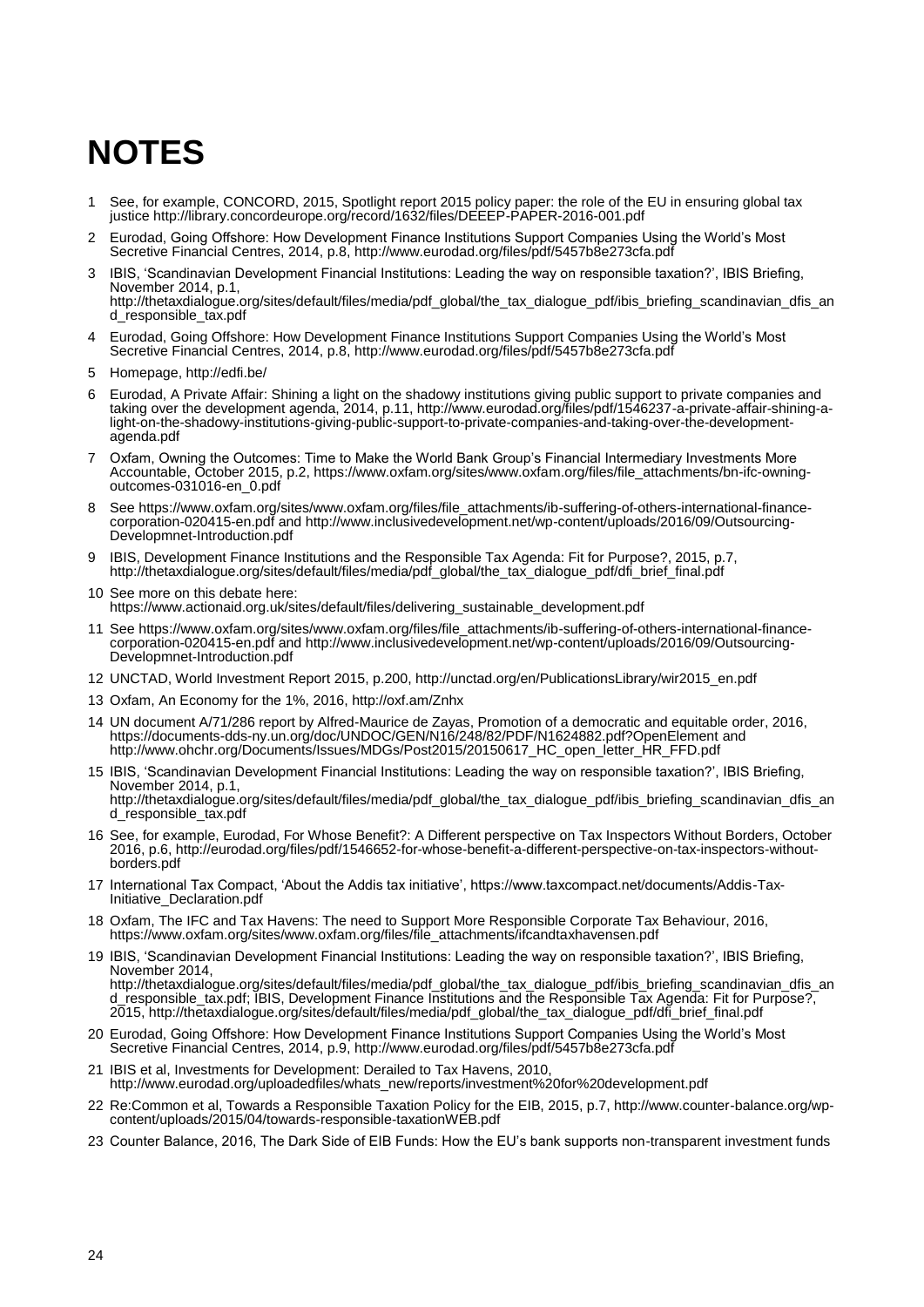based in tax havens [http://www.counter-balance.org/new-report-reveals-the-dark-side-of-eib-funds-how-the-eus](http://www.counter-balance.org/new-report-reveals-the-dark-side-of-eib-funds-how-the-eus-bank-supports-non-transparent-investment-funds-based-in-tax-havens/)[bank-supports-non-transparent-investment-funds-based-in-tax-havens/](http://www.counter-balance.org/new-report-reveals-the-dark-side-of-eib-funds-how-the-eus-bank-supports-non-transparent-investment-funds-based-in-tax-havens/)

- 24 Oxfam, Christian Aid and ActionAid, Getting to Good: Towards Responsible Corporate Tax Behaviour, 2015, [https://www.oxfam.org/sites/www.oxfam.org/files/file\\_attachments/dp-getting-to-good-corporate-tax-171115-en.pdf](https://www.oxfam.org/sites/www.oxfam.org/files/file_attachments/dp-getting-to-good-corporate-tax-171115-en.pdf)
- 25 See<http://www.eib.org/projects/pipeline/>
- 26 See http://www.eib.org/products/lending/equity\_funds/acp\_equity\_funds/index.htm
- 27 Oxfam, The IFC and Tax Havens: The need to Support More Responsible Corporate Tax Behaviour, 2016, p.10, [https://www.oxfam.org/sites/www.oxfam.org/files/file\\_attachments/ifcandtaxhavensen.pdf](https://www.oxfam.org/sites/www.oxfam.org/files/file_attachments/ifcandtaxhavensen.pdf)
- 28 IFU"s portfolio is not currently listed on its website, which says that this is "currently unavailable". [\(http://www.ifu.dk/en/investments/portfolio\)](http://www.ifu.dk/en/investments/portfolio). In the past, however, IFU has disclosed the domiciles of the funds in which it has invested and in some cases direct investment domiciles. Eurodad, Going Offshore: How Development Finance Institutions Support Companies Using the World"s Most Secretive Financial Centres, 2014, p.16, <http://www.eurodad.org/files/pdf/5457b8e273cfa.pdf>
- 29 The two exceptions are Proparco and IIC. These DFIs may invest in companies incorporated in tax havens and they do not appear to have policies against this, but no such investments were found in this research.
- 30 See [http://www.eib.org/products/lending/equity\\_funds/acp\\_equity\\_funds/agri-vie-fund.htm;](http://www.eib.org/products/lending/equity_funds/acp_equity_funds/agri-vie-fund.htm) [http://www.eib.org/products/lending/equity\\_funds/acp\\_equity\\_funds/index.htm;](http://www.eib.org/products/lending/equity_funds/acp_equity_funds/index.htm) [http://www.eib.org/products/lending/equity\\_funds/acp\\_equity\\_funds/aureos-west-africa-und.htm](http://www.eib.org/products/lending/equity_funds/acp_equity_funds/aureos-west-africa-und.htm)
- 31 Frontier PE (Cayman) LP, [http://www.cdcgroup.com/What-we-do/Our-Investments/;](http://www.cdcgroup.com/What-we-do/Our-Investments/) Gulf Resources, [http://www.gulfresourcesinc.com/images/pdf/e613413\\_10k\\_gulf\\_rev5.pdf](http://www.gulfresourcesinc.com/images/pdf/e613413_10k_gulf_rev5.pdf)
- 32 Swedfund"s portfolio of investments is available at: http://www.swedfund.se/en/investments/
- 33 Oxfam, The IFC and Tax Havens: The need to Support More Responsible Corporate Tax Behaviour, 2016, [https://www.oxfam.org/sites/www.oxfam.org/files/file\\_attachments/ifcandtaxhavensen.pdf](https://www.oxfam.org/sites/www.oxfam.org/files/file_attachments/ifcandtaxhavensen.pdf)
- 34 Oxfam, The IFC and Tax Havens: The need to Support More Responsible Corporate Tax Behaviour, 2016, p.7, [https://www.oxfam.org/sites/www.oxfam.org/files/file\\_attachments/ifcandtaxhavensen.pdf.](https://www.oxfam.org/sites/www.oxfam.org/files/file_attachments/ifcandtaxhavensen.pdf) Eurodad research found in 2014 that, between July 2009 and June 2013, the IFC supported financial intermediaries registered in tax havens amounting to \$2.2bn of public money. These included the Cayman Islands, Mauritius, Delaware and Guernsey. Eurodad, Going Offshore: How Development Finance Institutions Support Companies Using the World"s Most Secretive Financial Centres, 2014, p.11,<http://www.eurodad.org/files/pdf/5457b8e273cfa.pdf>
- 35 "L"aide au développement des paradis fiscaux", Canard Enchaîné, 11 June 2014, cited in Eurodad, Going Offshore: How Development Finance Institutions Support Companies Using the World"s Most Secretive Financial Centres, 2014, p.11,<http://www.eurodad.org/files/pdf/5457b8e273cfa.pdf>
- 36 See more on http://www.financialsecrecyindex.com/
- 37 Eurodad, Going Offshore: How Development Finance Institutions Support Companies Using the World"s Most Secretive Financial Centres, 2014, p.4,<http://www.eurodad.org/files/pdf/5457b8e273cfa.pdf>
- 38 Eurodad, Going Offshore: How Development Finance Institutions Support Companies Using the World"s Most Secretive Financial Centres, 2014, p.10,<http://www.eurodad.org/files/pdf/5457b8e273cfa.pdf>
- 39 Counter Balance, 2016, The Dark Side of EIB Funds:how the EU"s bank supports non-transparent investment funds based in tax havens [http://www.counter-balance.org/new-report-reveals-the-dark-side-of-eib-funds-how-the-eus](http://www.counter-balance.org/new-report-reveals-the-dark-side-of-eib-funds-how-the-eus-bank-supports-non-transparent-investment-funds-based-in-tax-havens/)[bank-supports-non-transparent-investment-funds-based-in-tax-havens/](http://www.counter-balance.org/new-report-reveals-the-dark-side-of-eib-funds-how-the-eus-bank-supports-non-transparent-investment-funds-based-in-tax-havens/)
- 40 Financial secrecy index (FSI) (2015), European Parliament (2009), European Commission (2015), Financial Times Stock Exchange (FTSE100) (ActionAid), IMF offshore centre (2014), Bank for International Settlements (BIS) (2014), List of countries under investigation by the European Commission, UNCTAD (WIR 2015).
- 41 Andorra, Anguilla, Aruba, Austria, Bahamas, Bahrain, Barbados, Belgium, Belize, Bermuda, British Virgin Islands, Cayman Islands, Costa Rica, Curacao, Cyprus, Dominica, Delaware, Fiji, Gibraltar, Grenada, Guam, Guernsey, Hong Kong, Ireland, Isle of Man, Jersey, Jordan, Labuan, Malaysia, Lebanon, Liberia, Liechtenstein, Luxembourg, Macao, Maldives, Malta, Marshall Islands, Mauritius, Monaco, Montserrat, Netherlands, Niue, Nauru, Palau, Panama, Samoa, St Kitts and Nevis, Saint Martin, San Marino, St Vincent and Grenadine, St Lucia, Seychelles, Singapore, Switzerland, Tonga, The Cooks Islands, Turks and Caicos, US Virgin Islands, Vanuatu.
- 42 Eurodad, Going Offshore: How Development Finance Institutions Support Companies Using the World"s Most Secretive Financial Centres, 2014, p.4,<http://www.eurodad.org/files/pdf/5457b8e273cfa.pdf>
- 43 See [http://www.oecd.org/tax/transparency/exchange-of-information-on-request/ratings/#d.en.342263,](http://www.oecd.org/tax/transparency/exchange-of-information-on-request/ratings/#d.en.342263) accessed 17 October 2016.
- 44 EDFI, 'Guidelines for Offshore Financial Centres', 2013, file:///C:/Users/PC/AppData/Local/Temp/Summary%20of%20EDFI%20Guidelines%20for%20Offshore%20Financial% 20Centres%20OFC%20October%202009.pdf
- 45 EDFI, 'Guidelines for Offshore Financial Centres', 2013, p.2, file:///C:/Users/PC/AppData/Local/Temp/Summary%20of%20EDFI%20Guidelines%20for%20Offshore%20Financial% 20Centres%20OFC%20October%202009.pdf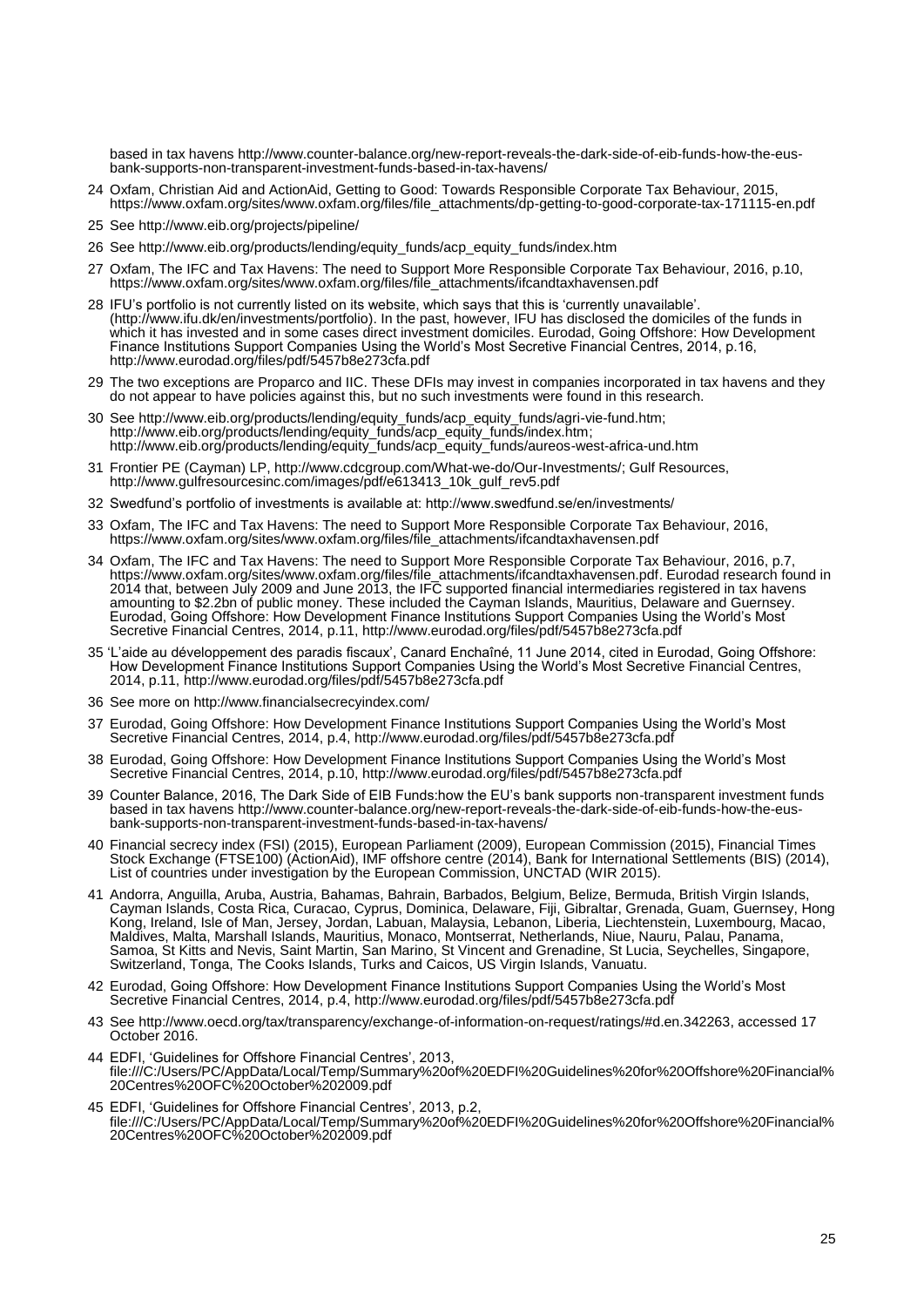- 46 "Policy with regard to Non-Cooperative Jurisdictions (NCJs)",/"Politique du Groupe AFD à l"Egard Des Jurisdictions Non-Cooperatives', 2016, http://www.proparco.fr/webdav/site/proparco/shared/ELEMENTS\_COMMUNS/PDF/Telechargement/Politique\_publiq ue\_gpe\_dans\_JNC\_Juillet\_2016.pdf
- 47 CDC, Policy on the Payment of Taxes and the Use of Offshore Financial Centres, 2014, http://www.cdcgroup.com/Documents/ESG%20Publications/cdctaxpolicy.pdf
- 48 Swedfund"s Policy for Sustainable Development, p.2, [http://www.swedfund.se/media/1643/swedfund-policy-for](http://www.swedfund.se/media/1643/swedfund-policy-for-sustainable-development-2015-09-02.pdf)[sustainable-development-2015-09-02.pdf](http://www.swedfund.se/media/1643/swedfund-policy-for-sustainable-development-2015-09-02.pdf)
- 49 Swedfund, Poverty Reduction Through Sustainable Business Swedfund"s Integrated Report 2015, p.30, <http://www.swedfund.se/media/1817/sustainable-business-swedfund-integrated-report-2015.pdf>
- 50 Swedfund, Poverty Reduction Through Sustainable Business Swedfund's Integrated Report 2015, p.30, <http://www.swedfund.se/media/1817/sustainable-business-swedfund-integrated-report-2015.pdf>
- 51 IFU, 2015, Tax Policy,<http://www.ifu.dk/dk/materiale/pdf-filer/tax-policy.pdf>
- 52 FMO, 2015, FMO Position Statement: Tax Policy,<https://www.fmo.nl/position-statements>
- 53 FMO, 2016, FMO"s Position on Tax Base Erosion and Profit Shifting, https://www.fmo.nl/position-statements
- 54 IIC, 2016, Tax Integrity Framework,<http://www.iic.org/en/who-we-are/policies#.WB-vy0YrLIU>
- 55 IFC, 2012, Policy: Use of Offshore Financial Centers in World Bank Group Private Sector Operations, 2014, [http://www.ifc.org/wps/wcm/connect/67e4480044930e24a2f7aec66d9c728b/OffshoreFinancialCenterPolicy%28June](http://www.ifc.org/wps/wcm/connect/67e4480044930e24a2f7aec66d9c728b/OffshoreFinancialCenterPolicy%28June+26%2C+2014%29.pdf?MOD=AJPERES) [+26%2C+2014%29.pdf?MOD=AJPERES](http://www.ifc.org/wps/wcm/connect/67e4480044930e24a2f7aec66d9c728b/OffshoreFinancialCenterPolicy%28June+26%2C+2014%29.pdf?MOD=AJPERES)
- 56 IFC, Performance Standards on Environmental and Social Stability, http://www.ifc.org/wps/wcm/connect/c8f524004a73daeca09afdf998895a12/IFC\_Performance\_Standards.pdf?MOD= AJPERES
- 57 Oxfam, The IFC and Tax Havens: The need to Support More Responsible Corporate Tax Behaviour, 2016, p.13, [https://www.oxfam.org/sites/www.oxfam.org/files/file\\_attachments/ifcandtaxhavensen.pdf](https://www.oxfam.org/sites/www.oxfam.org/files/file_attachments/ifcandtaxhavensen.pdf)
- 58 Re:Common et al, Towards a Responsible Taxation Policy for the EIB, 2015, p.7, http://www.counter-balance.org/wpcontent/uploads/2015/04/towards-responsible-taxationWEB.pdf
- 59 "Addendum to the EIB Policy towards weakly regulated, non-transparent and uncooperative

jurisdictions ("NCJ" Policy)", March 2014, http://www.eib.org/attachments/documents/ncj\_policy\_addendum\_en.pdf

- 60 Re:Common et al, Towards a Responsible Taxation Policy for the EIB, 2015, p.9, http://www.counter-balance.org/wpcontent/uploads/2015/04/towards-responsible-taxationWEB.pdf
- 61 Re:Common et al, Towards a Responsible Taxation Policy for the EIB, 2015, p.9, http://www.counter-balance.org/wpcontent/uploads/2015/04/towards-responsible-taxationWEB.pdf
- 62 "African Development Bank adopts Integrity Due Diligence Policy on non-sovereign operations, a mitigating strategy to safeguard its investment policy", 13 January 2016, [http://www.afdb.org/en/news-and-events/article/african](http://www.afdb.org/en/news-and-events/article/african-development-bank-adopts-integrity-due-diligence-policy-on-non-sovereign-operations-a-mitigating-strategy-to-safeguard-its-investment-policy-15291/)[development-bank-adopts-integrity-due-diligence-policy-on-non-sovereign-operations-a-mitigating-strategy-to](http://www.afdb.org/en/news-and-events/article/african-development-bank-adopts-integrity-due-diligence-policy-on-non-sovereign-operations-a-mitigating-strategy-to-safeguard-its-investment-policy-15291/)[safeguard-its-investment-policy-15291/](http://www.afdb.org/en/news-and-events/article/african-development-bank-adopts-integrity-due-diligence-policy-on-non-sovereign-operations-a-mitigating-strategy-to-safeguard-its-investment-policy-15291/)
- 63 "FMO"s Position on Tax Base Erosion and Profit Shifting", April 2016, https://www.fmo.nl/position-statements
- 64 "Tax builds the country", 19 August 2016, [http://www.swedfund.se/en/home/#](http://www.swedfund.se/en/home/)
- 65 See<http://www.swedfund.se/media/1610/swedfund-owners-instructions-2015-authorized.pdf>
- 66 "Measuring performance",

[http://www.cdcgroup.com/The-difference-we-make/Performance/;](http://www.cdcgroup.com/The-difference-we-make/Performance/) "Development impact and investment selection",

[http://www.cdcgroup.com/How-we-do-it/Investment\\_strategy/Investment-selection/](http://www.cdcgroup.com/How-we-do-it/Investment_strategy/Investment-selection/)

67 Memorandum Regarding IFIs Harmonized Development Results Indicators for Private Sector Investment Operations, p.61,

[http://www.ifc.org/wps/wcm/connect/cef78200416b9392bd6cbf9e78015671/Harmonized+Core+Indicators+October+1](http://www.ifc.org/wps/wcm/connect/cef78200416b9392bd6cbf9e78015671/Harmonized+Core+Indicators+October+10+2013+FINAL.pdf?MOD=AJPERES) [0+2013+FINAL.pdf?MOD=AJPERES](http://www.ifc.org/wps/wcm/connect/cef78200416b9392bd6cbf9e78015671/Harmonized+Core+Indicators+October+10+2013+FINAL.pdf?MOD=AJPERES)

68 IFU, 2015, Tax policy,<http://www.ifu.dk/en/about-ifu/background/legal-framework/legal-framework>

1 December 2015

- 69 "Taxes are important for local development", 30 November 2015, [http://www.ifu.dk/en/values/development](http://www.ifu.dk/en/values/development-effects/taxes-are-important-for-local-development/taxes-are-important-for-local-development)[effects/taxes-are-important-for-local-development/taxes-are-important-for-local-development.](http://www.ifu.dk/en/values/development-effects/taxes-are-important-for-local-development/taxes-are-important-for-local-development) and IBIS, "Scandinavian Development Financial Institutions: Leading the way on responsible taxation?" IBIS Briefing, November 2014, p.2, [http://thetaxdialogue.org/sites/default/files/media/pdf\\_global/the\\_tax\\_dialogue\\_pdf/ibis\\_briefing\\_scandinavian\\_dfis\\_an](http://thetaxdialogue.org/sites/default/files/media/pdf_global/the_tax_dialogue_pdf/ibis_briefing_scandinavian_dfis_and_responsible_tax.pdf) [d\\_responsible\\_tax.pdf](http://thetaxdialogue.org/sites/default/files/media/pdf_global/the_tax_dialogue_pdf/ibis_briefing_scandinavian_dfis_and_responsible_tax.pdf)
- 70 Swedfund, Poverty Reduction Through Sustainable Business: Swedfund's Integrated Report 2015, p.35,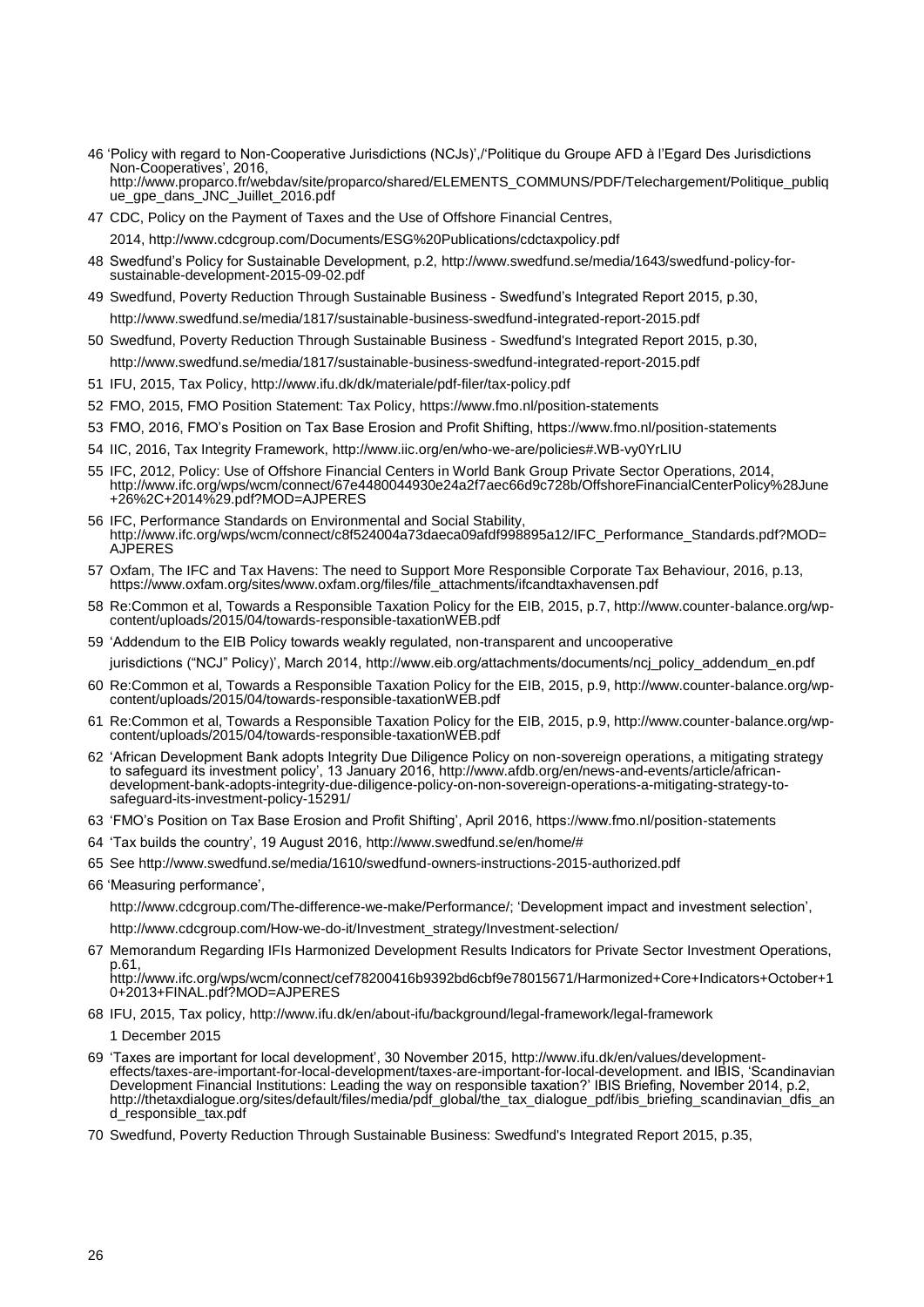<http://www.swedfund.se/media/1817/sustainable-business-swedfund-integrated-report-2015.pdf>

71 Swedfund, Poverty Reduction Through Sustainable Business: Swedfund's Integrated Report 2015, p.35,

[http://www.swedfund.se/media/1817/sustainable-business-swedfund-integrated-report-2015.pdf.](http://www.swedfund.se/media/1817/sustainable-business-swedfund-integrated-report-2015.pdf) Swedfund"s tax indicator Swedfund has established three categories to measure development results: impact on society, sustainability, and financial viability. "Contributing to a bigger tax base in countries where Swedfund invests" is one of three indicators of impact on society. Swedfund"s definition of "tax base" goes beyond the somewhat narrow definition of payments of corporate tax to governments. It looks separately at sales taxes, royalties, licence fees, dividends and related taxes, and more. Tax is one of in a total of 10 indicators that Swedfund uses to measure the development results of its investments. There is no available information regarding what importance Swedfund gives tax contributions compared to the other development indicators. IBIS, "Scandinavian Development Financial Institutions: Leading the way on responsible taxation?", IBIS Briefing, November 2014, p.2, [http://thetaxdialogue.org/sites/default/files/media/pdf\\_global/the\\_tax\\_dialogue\\_pdf/ibis\\_briefing\\_scandinavian\\_dfis\\_an](http://thetaxdialogue.org/sites/default/files/media/pdf_global/the_tax_dialogue_pdf/ibis_briefing_scandinavian_dfis_and_responsible_tax.pdf) [d\\_responsible\\_tax.pdf](http://thetaxdialogue.org/sites/default/files/media/pdf_global/the_tax_dialogue_pdf/ibis_briefing_scandinavian_dfis_and_responsible_tax.pdf)

- 72 The Independent Evaluation Group (IEG) carries out the ex-post evaluations for the IFC using the Development Outcome Tracking System (DOTS). DOTS has four key performance areas measuring the development outcome of a given project. One of these areas is economic performance, under which there is a specific indicator called taxes and other payments. IBIS, Development Finance Institutions and the Responsible Tax Agenda: Fit for Purpose?, 2015, pp.13, 15 [http://thetaxdialogue.org/sites/default/files/media/pdf\\_global/the\\_tax\\_dialogue\\_pdf/dfi\\_brief\\_final.pdf](http://thetaxdialogue.org/sites/default/files/media/pdf_global/the_tax_dialogue_pdf/dfi_brief_final.pdf)
- 73 See, for example, IDEV, Annual Report 2015, p.14, [http://idev.afdb.org/sites/default/files/documents/files/IDEV%202015%20Annual%20Report.pdf;](http://idev.afdb.org/sites/default/files/documents/files/IDEV%202015%20Annual%20Report.pdf) AfDB, Results Measurement Framework 2013-16, 2013, p.10, [http://www.afdb.org/fileadmin/uploads/afdb/Documents/Project-and-](http://www.afdb.org/fileadmin/uploads/afdb/Documents/Project-and-Operations/The_One_Bank_Result_Measurement_Framework_2013-2016.pdf)[Operations/The\\_One\\_Bank\\_Result\\_Measurement\\_Framework\\_2013-2016.pdf](http://www.afdb.org/fileadmin/uploads/afdb/Documents/Project-and-Operations/The_One_Bank_Result_Measurement_Framework_2013-2016.pdf)
- 74 Proparco, 2014, Mesure des resultats et impacts, [http://www.proparco.fr/webdav/site/proparco/shared/ELEMENTS\\_COMMUNS/PDF/Telechargement/Proparco\\_Prese](http://www.proparco.fr/webdav/site/proparco/shared/ELEMENTS_COMMUNS/PDF/Telechargement/Proparco_Presentation_GPR_FR.pdf) [ntation\\_GPR\\_FR.pdf](http://www.proparco.fr/webdav/site/proparco/shared/ELEMENTS_COMMUNS/PDF/Telechargement/Proparco_Presentation_GPR_FR.pdf) accessed 6th November 2016
- 75 CDC reporting tax payments by country here: [http://www.cdcgroup.com/Documents/Country%20by%20Country%20information%20\(31.12.15\).pdf](http://www.cdcgroup.com/Documents/Country%20by%20Country%20information%20(31.12.15).pdf) and by sector here [http://www.cdcgroup.com/Documents/Sector%20by%20Sector%20information%20\(31.12.15\).pdf](http://www.cdcgroup.com/Documents/Sector%20by%20Sector%20information%20(31.12.15).pdf)
- 76 See for example, The EIB outside the EU: Delivering on EU Policies; Reporting on Results, 2015, [http://www.eib.org/attachments/country/eib\\_rem\\_annual\\_report\\_2015\\_en.pdf;](http://www.eib.org/attachments/country/eib_rem_annual_report_2015_en.pdf) and Report on Results Outside the EU,2014, [http://www.eib.org/attachments/country/eib\\_rem\\_annual\\_report\\_2014\\_en.pdf](http://www.eib.org/attachments/country/eib_rem_annual_report_2014_en.pdf)
- 77 Please see Eurodad, 2016, Checklist for country-by-country reporting[, http://www.eurodad.org/public-cbcr-checklist](http://www.eurodad.org/public-cbcr-checklist)
- 78 Eurodad, Development Finance Institutions and Public Disclosure of Beneficial Ownership, 2016, <http://eurodad.org/files/pdf/57628847098d8.pdf>
- 79 Eurodad, Development Finance Institutions and Public Country-By-Country reporting, 2016, <http://eurodad.org/files/pdf/5762884198a83.pdf>
- 80 Eurodad, Going Offshore: How Development Finance Institutions Support Companies Using the World"s Most Secretive Financial Centres, 2014, p.14,<http://www.eurodad.org/files/pdf/5457b8e273cfa.pdf>
- 81 Eurodad, Going Offshore: How Development Finance Institutions Support Companies Using the World"s Most Secretive Financial Centres, 2014, p.5,<http://www.eurodad.org/files/pdf/5457b8e273cfa.pdf>
- 82 CDC, Code of Responsible Investing, [http://www.cdcgroup.com/Documents/ESG%20Publications/Code%20of%20Responsible%20Investing%20\(Final%20](http://www.cdcgroup.com/Documents/ESG%20Publications/Code%20of%20Responsible%20Investing%20(Final%20Annotated).pdf) [Annotated\).pdf](http://www.cdcgroup.com/Documents/ESG%20Publications/Code%20of%20Responsible%20Investing%20(Final%20Annotated).pdf)
- 83 OECD, 2011, OECD Guidelines for Multinational Enterprises,<http://www.oecd.org/corporate/mne/1922428.pdf>
- 84 Oxfam, Christian Aid and ActionAid, Getting to Good: Towards Responsible Corporate Tax Behaviour, 2015, p.13, [https://www.oxfam.org/sites/www.oxfam.org/files/file\\_attachments/dp-getting-to-good-corporate-tax-171115-en.pdf](https://www.oxfam.org/sites/www.oxfam.org/files/file_attachments/dp-getting-to-good-corporate-tax-171115-en.pdf)
- 85 Oxfam, Christian Aid and ActionAid, Getting to Good: Towards Responsible Corporate Tax Behaviour, 2015, p.15, [https://www.oxfam.org/sites/www.oxfam.org/files/file\\_attachments/dp-getting-to-good-corporate-tax-171115-en.pdf](https://www.oxfam.org/sites/www.oxfam.org/files/file_attachments/dp-getting-to-good-corporate-tax-171115-en.pdf)